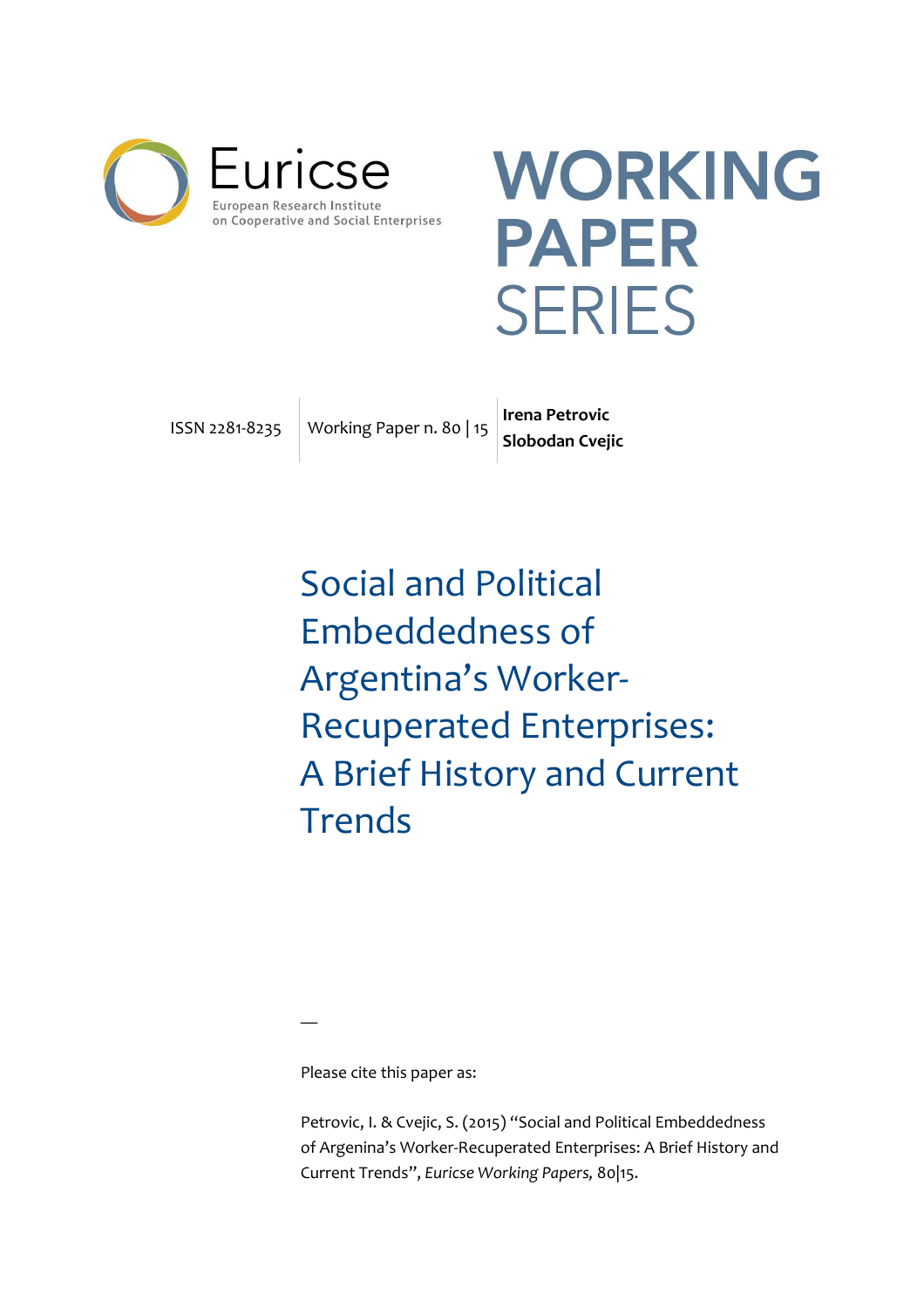# **Social and Political Embeddedness of Argentina's Worker-Recuperated Enterprises: A Brief History and Current Trends\***

Irena Petrovic\*\* and Slobodan Cvejic\*\*\*

#### **Abstract**

The phenomenon of ERTs (*empresas recuperadas por sus trabajadores*) in Argentina has gained popularity since the financial crisis of 2001-2002. The resulting drastic drop in gross national product, the high inflation rates, and the increased rates of unemployment and poverty reflected serious weaknesses and limitations of neoliberal institutions in Argentina. This phenomenon was also determined by specific historical patterns, such as state interventionism, a long tradition of trade unionism and workers' struggles, as well as a long and deep-rooted tradition of cooperativism. According to the latest survey (Ruggeri, 2014b), there are more than 300 ERTs in Argentina, employing over 13,000 workers. Data show that 95 per cent of ERTs are self-organized under the organizational and legal framework of worker cooperatives.

This paper aims at providing a political, economic and social overview of the emergence and establishment of ERTs in Argentina over the past two decades. Moreover, the legal and institutional preconditions that significantly encourage, limit, and determine the scope of worker cooperatives, will be analyzed. In this analysis we will rely on the results of research on ERTs that has been done over the last 10 years, as well as on a historical analysis of the legal and institutional framework.

#### **Keywords**

Argentina's worker-recovered factories; Self-management; Employee participation, Labour managed firms; Labour movement, Trade union organization

#### **JEL codes**

J540

<sup>\*</sup> This research has received financial support by the European Commission in the framework of the project INT.RE.COOP - International Research Exchange on Cooperatives (PIRSES-GA-2012-318991), funded under the Marie Skłodowska-Curie Actions (FP7-PEOPLE-2012-IRSES).

<sup>\*\*</sup> University of Belgrade, Faculty of Philosophy, Institute for Sociological Research. Email: irena.petrovic@f.bg.ac.rs

<sup>\*\*\*</sup> University of Belgrade, Faculty of Philosophy, Institute for Sociological Research. Email: scvejic@f.bg.ac.rs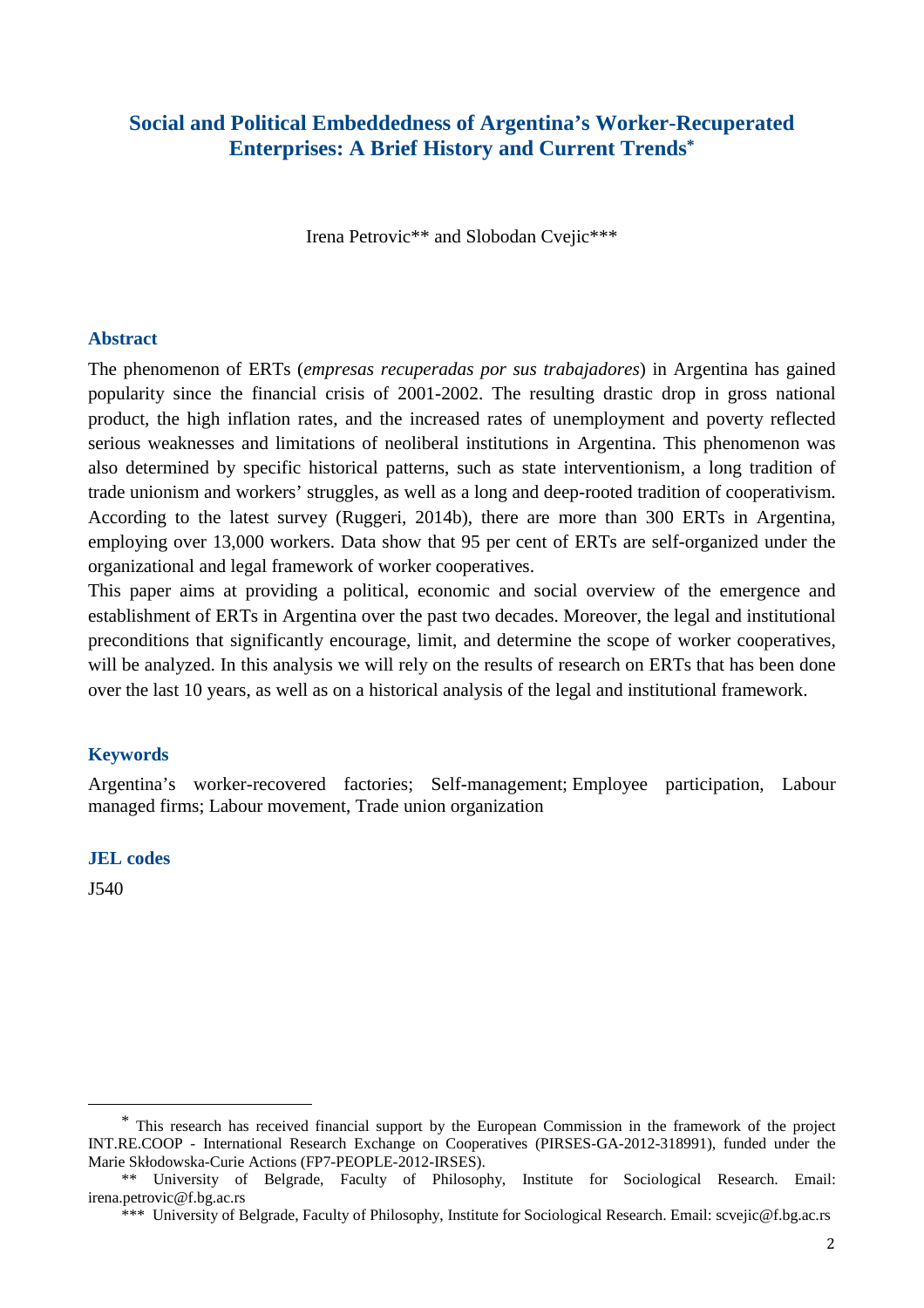# **1. Introduction**

Argentina's *empresas recuperadas por sus trabajadores* (worker-recuperated enterprises or ERTs) emerged as a specific reaction of employees in privately owned companies to the possibility of losing their jobs due to the bankruptcy of companies during the profound financial crisis that shook Argentina from 2001-2002. In most cases these enterprises were formed when the workers, through their collective effort, prevented the removal of their firm's assets and machinery, as well as the proposed change of use of the premises in which their bankrupt company had been situated, and negotiated with the state, provincial and local authorities on the solutions that would enable prolonged operation of their companies. In many cases, these companies were eventually reconstructed as worker cooperatives which took on the management of the bankrupt enterprises' property. In line with universal cooperative notions, the recovered companies instituted workers' self-management with the assembly of cooperative members making all decisions pertaining to management and operation of the company, where all the employees having a possibility of directly participating in the decision making process and equal rights when it came to the disposal of assets which were acquired subsequently and were not included in the bankruptcy estate.

During and after this crisis, the establishment of ERTs became a trend and assumed organizational, institutional, and geographic characteristics (mutual connection, relying on local communities, collective negotiation, and presence throughout the national territory). This was further supported by the fact that, after initial cases of bankrupt companies "occupation" by their employees, sparked by the mere interest of workers and their families to preserve their employment and income, subsequent cases of ERTs assumed marked ideological characteristics with the emphasis on wider social issues, such as the protection of workers' rights, action against alienation of labour, social justice, etc. Argentina's ERTs essentially offered a fresh alternative through reorganization of the labour process in the context of Argentina's crisis of neoliberal financial capital. More to the point, these new, recuperated worker cooperatives represent more broadly an innovation that strives for communitarian, cooperative and directly democratic values and practices promoting the concept of *autogestión* (self-management) (Vieta, 2010). Today, there are more than 300 of such companies throughout Argentina, as they cover various branches of industry and employ more than 13,000 people across the country (Ruggeri, 2014a). This type of enterprise is also present in other countries of Latin America (Brazil and Uruguay, and to a lesser extent Bolivia, Paraguay, Colombia, Venezuela, and Mexico) (Martí, 2006; Henriques et al., 2014). The analysis of the success demonstrated by ERTs in Argentina in saving businesses during one of the worst financial crises may teach important lessons, since these examples illustrate vitality of the cooperative production model and the processes of workplace conversions into worker cooperatives.

Through a brief overview of the crucial points in the economic history of Argentina, this paper will try to account for the mutual convergence of factors that led to the emergence of the movement of worker-recuperated companies, and may explain its spread and survival in a capitalist economy struck by crisis.

The emergence of ERTs was rooted in a decades-long tradition of worker cooperatives in Argentina and strong political influence of the labour movement, the two factors that contributed to the reproduction of the solidarity and community culture (Vieta, 2010). Furthermore, the emergence of this particular type of worker cooperative was initiated by specific experiences of the society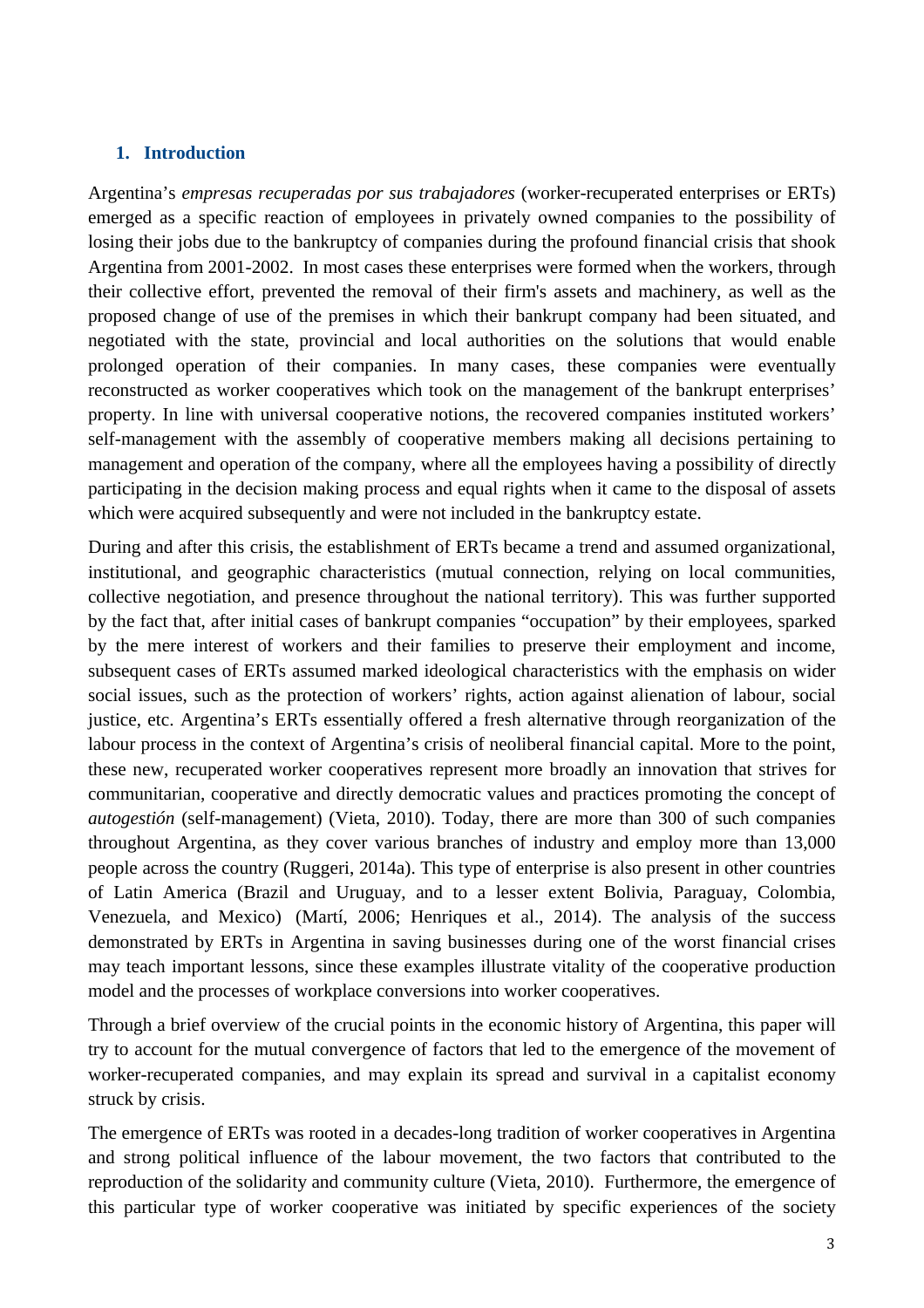exposed to a severe financial crisis. On the one hand, there were positive legislation and institutions regulating this phenomenon and constituting the legal framework for the economic activity in the context of bankruptcy, while on the other hand, there were numerous actors that emphasized their interests, often with the prominent marked political overtones (Rebón, 2007; Vieta & Ruggeri, 2009; Vieta, 2010; 2013). These economic, political, social and cultural determinants of the ERTs emergence and development will be further explained in this paper.

# **2. Economic, social and political changes in Argentina**

In order to contextualize as fully as possible the discussion about the emergence of ERTs in Argentina, it is necessary to reflect at the outset on the historical period that preceded their establishment. However, this discussion would have to cover a very long period of history, so it has to be limited here to its most general form. In fact, purpose of this paper is not a comprehensive analysis of very complex economic and political developments in Argentina in the last hundred years, but an attempt to outline the stages of the economic and political life that represent an essential interpretive model for studying earlier sporadic cases of worker-recuperated factories (as early as in the 1950s), as well as the emergence of today's ERTs. This part of the paper will begin with analyzing the economic history of the early 20th century, which is necessary for understanding the emergence and formation of the working class in Argentina.

Economic analysis shows that during the late 19th and early 20th century Argentina was one of the world's fastest-growing economies. In the period from 1870 to 1913, average GDP growth rate in Argentina was 2.5 per cent, three times higher than in the US (Gónzales Berlando de Quirós, 2014). Such economic growth in the country was driven by significant export of agricultural products as well as foreign investments (Cavarozzi, 2014). Investment growth was observed in different sectors, including agriculture, infrastructure and transportation. Although the first phase of Argentine economic development was based on agricultural production, average growth of investment in industrial sector was at its peak level: decade of the greatest economic growth in Argentine history was the 1920s (Di Tella & Zymelman, 1967). Accordingly, a large number of enterprises were founded during this period.

The consequences of the Great Depression also affected Argentina from the late 1920s throughout the first half of the 1930s. However, the country's economy continued on its path of growth during these years. Moreover, after the slowdown caused by this international economic crisis, high growth rates started to be recorded again at the end of the 1930s. In 1939, GDP in Argentina was almost 15 per cent higher than a decade earlier and 33 per cent higher than in 1932 (Cavarozzi, 2014)<sup>1</sup>.

The model of economic growth and development in Argentina from the 1930s to the 1970s is known as *modelo de substitución de importaciones* or *industrialización por sustitución de importaciones* ("import-substituting industrialization", henceforth ISI) (López, 2006; Clark, Elena & Antivero, 2012). ISI is characteristic of a set of development policies with the objective of developing an internal manufacturing sector, providing high levels of protection to domestic producers and essentially closing the country to international trade (Arnaut, 2010). Argentina started this period with a very different economic configuration: although the share of the

<sup>1</sup> All the while, GDP of the US increased by only 4 per cent (Cavarozzi, 2014).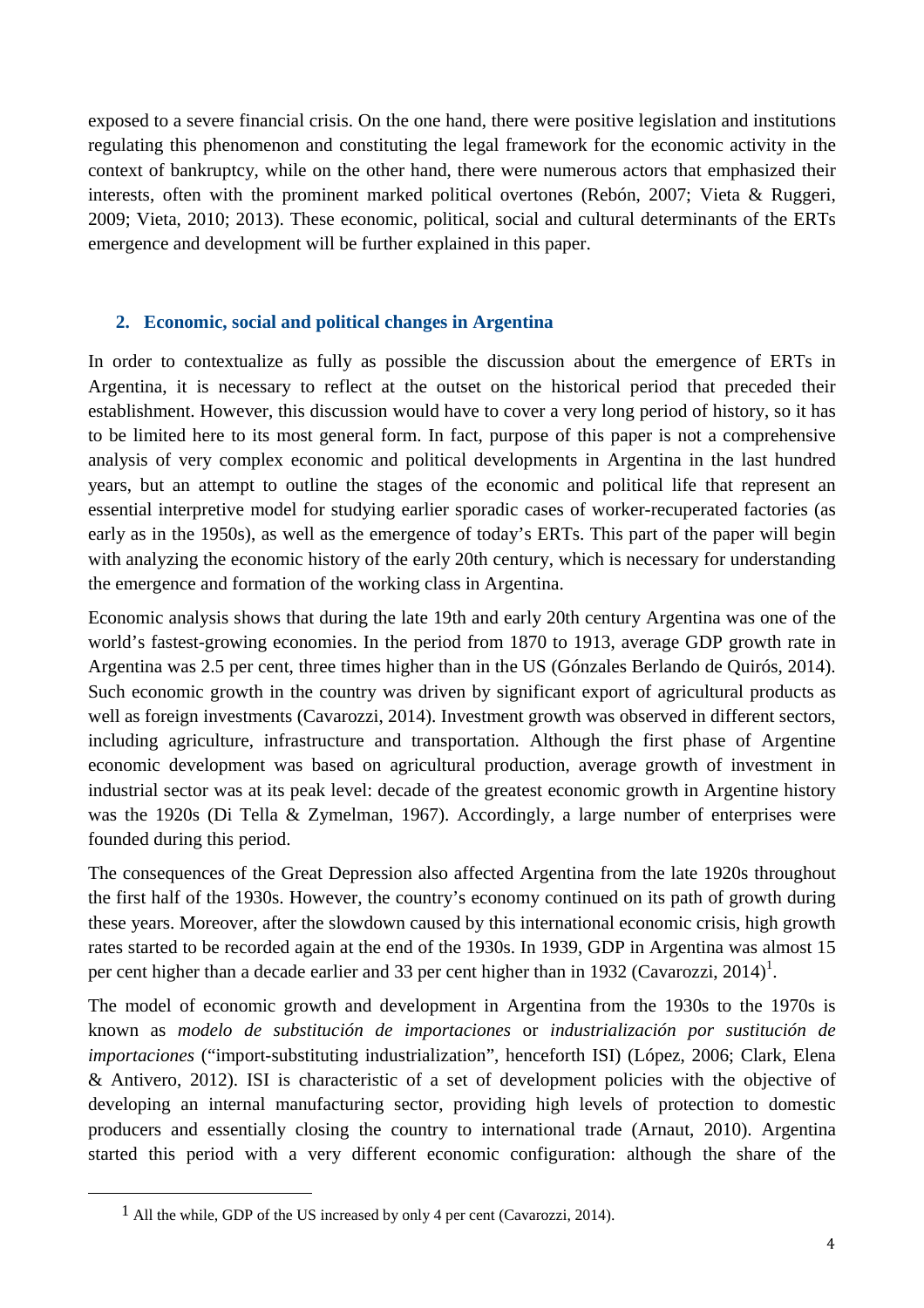agricultural sector in the national GDP continued to grow, manufacturing sectors achieved a large share of the overall economy and became the leading engines of the growth. Industrial production growth between 1935 and 1938 was approximately equal to the growth rate between 1914 and 1935 (Murmis & Portantiero, 2012).

Compared with the years of the Great Depression, industrial production in 1939 increased by 50 per cent (Cavarozzi, 2014), while the number of industrial facilities grew from 38,456 in 1935 to 86,440 in 1946. At the same time, changes that affected the economic sphere were accompanied by corresponding changes in the social structure of Argentina: in the period from 1935 to 1946 the number of industrial workers increased from 435,816 to 1,056,673 (James, 2013). Such a rapid development of industrial production has led to the emergence of the so-called "new working class" in Argentina, which will form the basis for the labour movement in the following period and, at the same time, will provide significant support for the Peronist regime. This has to do with the fact that a change in the social profile of the working class occurred precisely in this period; namely, a wave of "newly emerging" workers from the interior of the country came across a small but hardened "old" working class with considerable trade union experience (Paligorić, 1972). According to Marianetti, "most of the new labour force came from the country. Generally speaking, this workforce had no prior trade union experience and a very low level of political organization. Such an eruption of workers from the interior outnumbered old trade union cadres" (Marianetti, 1964: 328).

Interrelationship between the new working class and the Peronist movement can be described as follows: "what Perón did for the working class was to help form it into a real protagonist in national Argentine politics" (Vieta, 2012: 182-183). In addition, Perón provided indisputable social achievements to the working class such as: paid sick leave, dismissal compensation, health and safety regulations, workers' compensation, family vacation facilities, retirement benefits, affordable and dignified housing, etc. In this manner, workers started to realize that many of their historic demands were finally being attended to. According to Vieta, "… in turn, what the working class did for Perón was to help bring him to power and articulate his version of the "third way"—*ni comunismo, ni capitalismo* ("neither communism nor capitalism") also known as *justicialismo*, or more commonly, *peronismo*" (Vieta, 2012: 182-183)<sup>2</sup>.

Such characteristics of the Peronist movement can be explained to a considerable extent by political needs and interests. In fact, Perón was aware that to sustain a growing national economy, a prosperous working class would be required. To this end, Perón tried to articulate a precarious class compromise between different social groups: organized labour, rank-and-file workers, the agroindustrial sector, and the urban entrepreneurial class. In order "… to guarantee this class compromise, Perón perfected a political posture that would see his government placate workers' demands for better living and working conditions on the one hand, while assuring national employers the continuation of the capitalist system on the other" (Vieta, 2012: 186).

Thereby, the Peronist government decade (1946-1955) was characterized by efforts to implement a change in the country's social and economic structures, based on strong state intervention, where

<sup>&</sup>lt;sup>2</sup> It was an attempt to pursue development relying on the country's "own forces" and resisting the influence of the world's great powers, so Peronist ideology could be understood as hostile both to communism and democratic liberalism (Zanatta, 2014).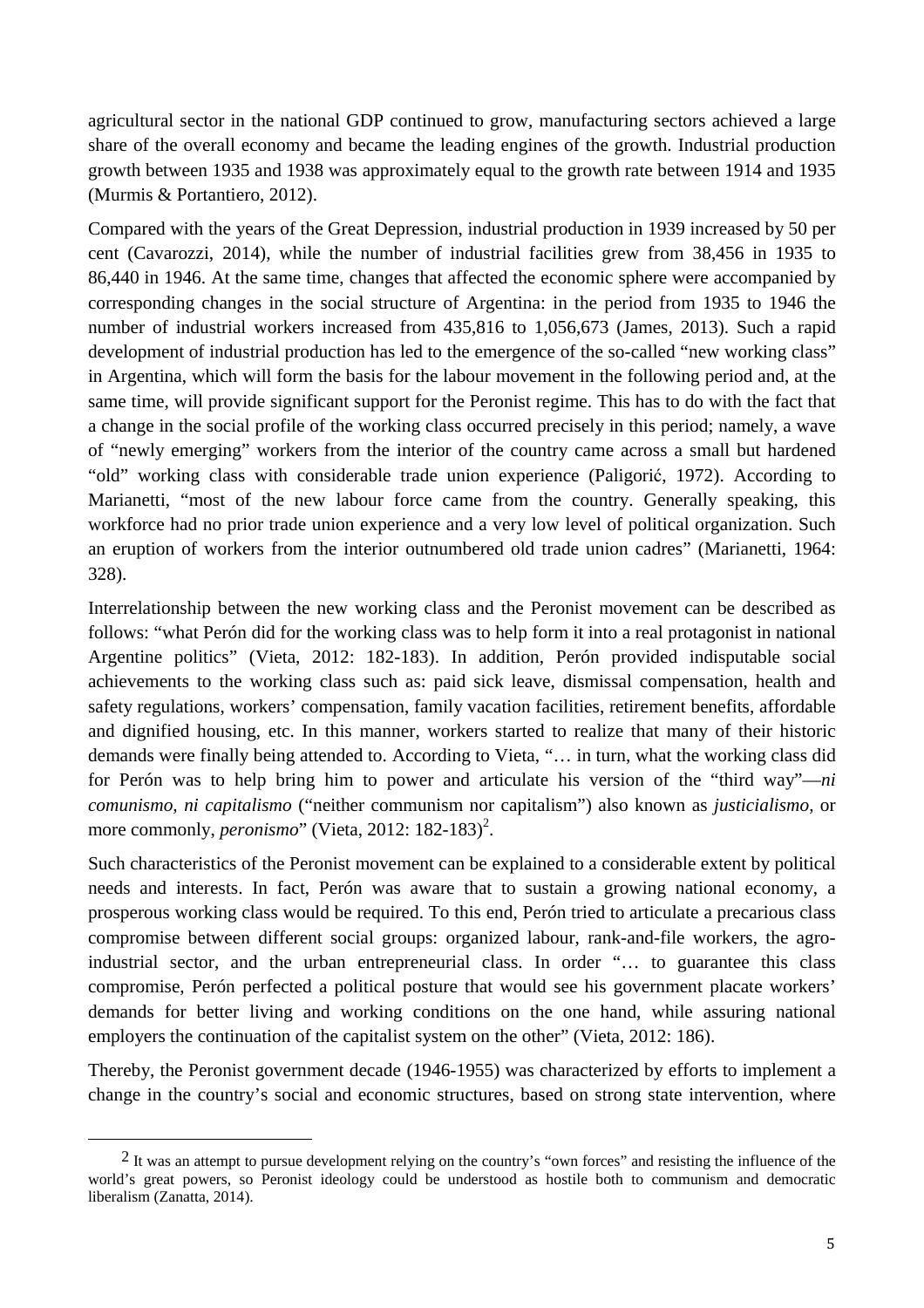long-term goals of workers coincided with the nation's need for economic development. During the import-substituting industrialization period, a large number of state-owned enterprises were established, such as YPF (the national oil company), Somis and Altos Hornos Zapla (steelworks), Petroquímica General Mosconi (petrochemicals) and a great number of companies in telecommunications, transport and energy were part of this process (López, 2006). As previously mentioned, the manufacturing sector was the engine of the growth, and governments knew that positive linkages in these industries would generate high employment rates. Thus, the promotion of these sectors via tax exemptions, trade tariffs, and other non-tariff barriers that were demanded by industrialists were common policy instruments for promoting growth. In addition, this period was marked by strong economic policy measures which were focused on achieving the Keynesian ideal conditions of full employment.

However, as Díaz Alejandro points out (1970), the adoption of economic policies oriented to the domestic market was directly related to state regulatory powers promoted by Peronism that, in the context of global stagnation in the industrial sector (in terms of productivity, level of technical equipment, high labour costs), had to impede the formation of a competitive industrial sector (López, 2006). In addition, the Argentine economy during this period remained one of the most closed economies of the world.

In general, the overall growth performance in Argentina over the ISI period was relatively low despite the popular perception that Argentina was going through its *edad de oro* ("golden age") with the highest production and investment growth rates in its history, in terms of full employment and continuous improvement of living conditions (López, 2006).

The economic system was further undermined by the ensuing period of military dictatorship (1976- 1983) with its attempts to give a quick boost to the country's economic position, which resulted in additional long-term harm to the economic structure. The military dictatorship was marked by the introduction of new economic strategies for managing long-standing problems of acute external payments constraints, wildly fluctuating inflation rates, and difficulties in sustaining rapid economic growth. Reassessment of past interventionist and protectionist policies led Argentina to introduce gradual liberalization of its foreign trade and financial markets. Important theoretical underpinning of its economic strategies was a market-oriented framework known as the "monetary approach to the balance of payments" (Barletta et al., 1984). The beginning of this period registered positive growth rates (Figure 1). However, we should not neglect the impact of economic policies on the industrial sector.

As shown in Figure 1, industrial production and employment declined sharply during 1974-1983, reaching its bottom in 1982. In addition, the period observed was marked by a decline in the share of industrial output in the total GDP, from 26.9 per cent to 23.8 per cent.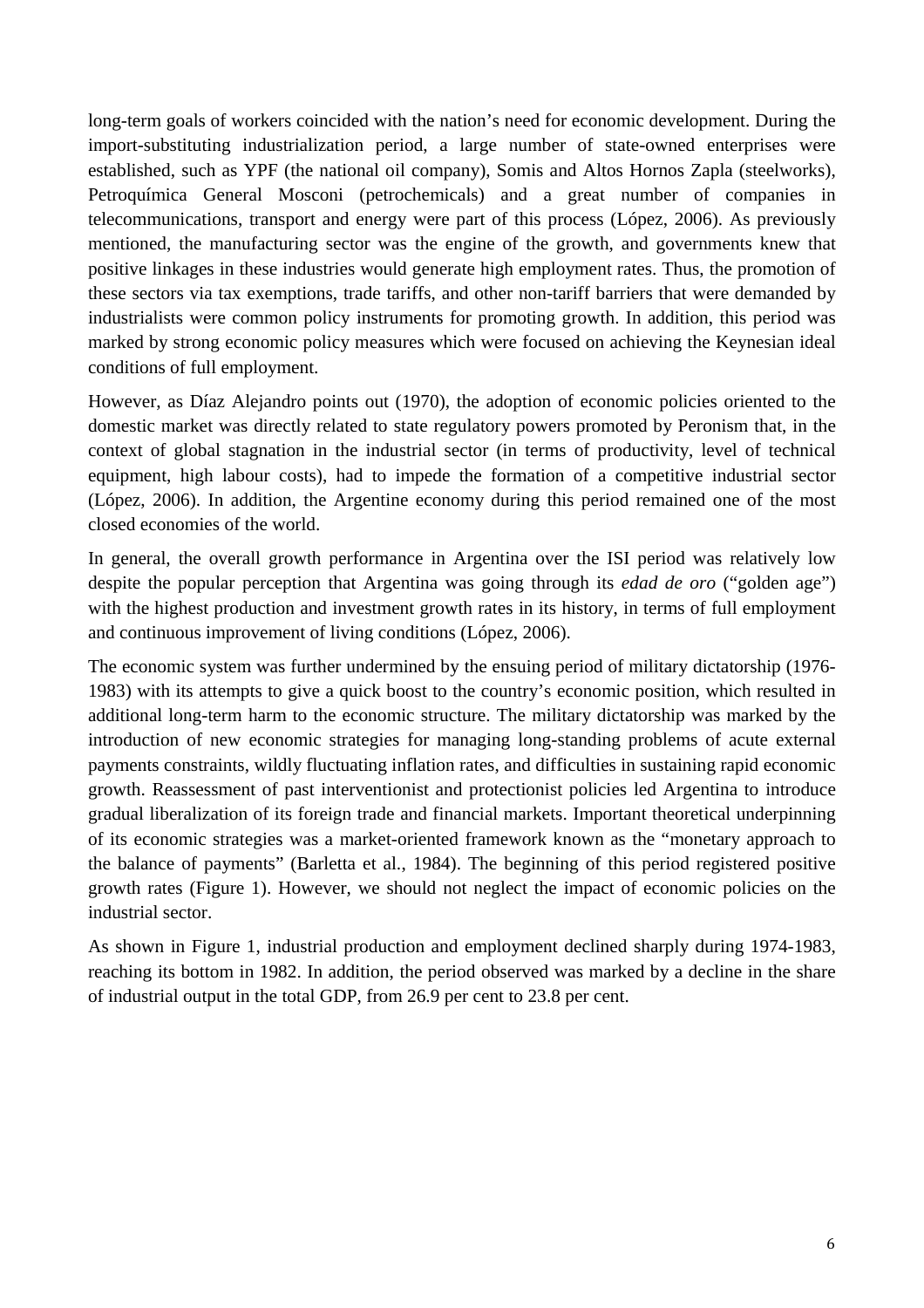

**Figure 1 - Total GDP, GDP by industry and employment in industry, 1974-1983**  (1974=100)

The results indicate that industries were not equally affected by neoliberal economic policies. As it can be clearly seen in Table 1, textile industry and wood processing industry were the most affected by the crisis in the 1970s and the 1980s. A significant decline was observed in the mechanical and printing industry, while the only sectors that recorded growth during this period (although modest) were chemical industry and metallurgy.

|                                         | 1974    | 1976    | 1981    | 1983    | Trends<br>1974-1983 (%) |
|-----------------------------------------|---------|---------|---------|---------|-------------------------|
| Food, beverages and tobacco industry    | 520.2   | 521.0   | 514.8   | 491.5   | $-5.5$                  |
| Textile industry                        | 325.5   | 293.7   | 196.5   | 218.8   | $-32.8$                 |
| Wood processing industry                | 53.4    | 40.0    | 38.8    | 31.5    | $-41.0$                 |
| Paper industry, printing $&$ publishing | 141.5   | 124.8   | 100.2   | 113.1   | $-20.1$                 |
| Chemical industry                       | 334.3   | 344.5   | 338.0   | 367.8   | 10.0                    |
| Non-metal industry                      | 132.0   | 129.8   | 109.5   | 111.0   | $-15.9$                 |
| Metallurgy                              | 134.9   | 117.0   | 119.1   | 142.5   | 5.6                     |
| Machinery industry                      | 732.5   | 672.7   | 516.1   | 544.2   | $-25.7$                 |
| Other industrial sectors                | 176.2   | 166.4   | 143.3   | 149.8   | $-15.0$                 |
| <b>Total</b>                            | 2,550.4 | 2,409.9 | 2,077.8 | 2,170.3 | $-14.9$                 |

| Table 1 - Industrial sector's contribution to GDP (1974-1983) |  |  |
|---------------------------------------------------------------|--|--|
|---------------------------------------------------------------|--|--|

*Source*: Azpiazu y Schorr (2010: 32).

According with data of the Economic Commission for Latin America and the Caribbean (CEPAL), this period also witnessed the high growth of the foreign debt, which by the end of the military dictatorship in 1983 reached the total of as much as 45.1 billion dollars<sup>3</sup>.

<sup>3</sup> http://www.cepal.org/argentina/noticias/paginas/9/9839/Cuadro20.xls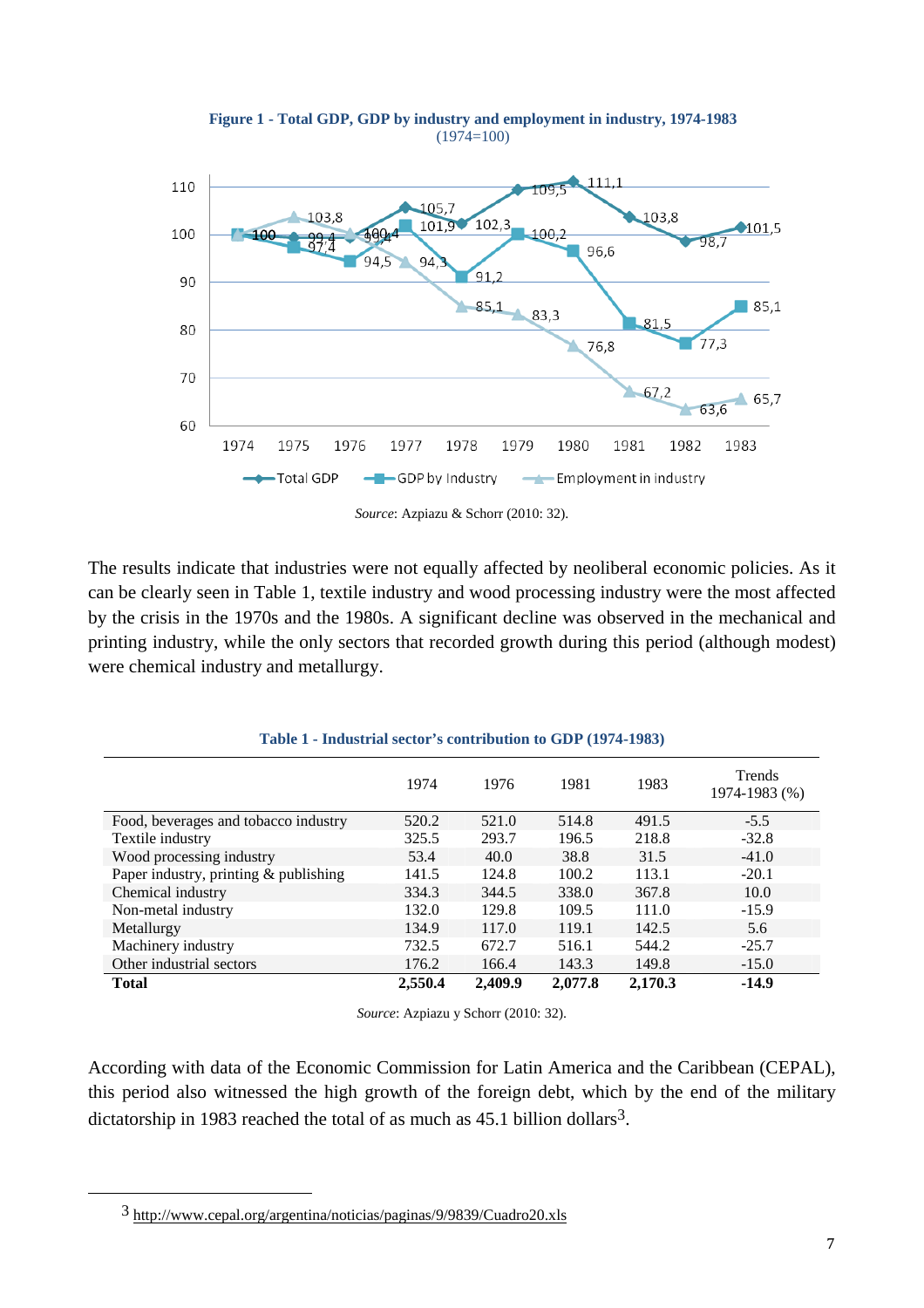The period after the fall of the military dictatorship was still marked by economic instability. In early 1985, Argentina reached the very brink of economic disintegration. At this stage the government made a decisive move: recognizing the need for austerity measures and realizing the existence of political and economic obstacles to a stabilization that relied only on the demand side, heterodox Austral Plan was conceived, combining traditional monetary reform with incomes policy. A low rate of inflation was maintained through these economic policy measures.

A further decline in industrial production and a growth of the foreign debt (which in 1989 amounted to 65.3 billion USD) ranging from a high rate of inflation to genuine hyperinflation, remained noticeable until the end of the 1980s. Vulnerability of many groups of the population, combined with all other circumstances, has led to mass demonstrations, resignation of the former President Raúl Alfonsín and coming to power of Carlos Menem in 1989.

In sum, the social and economic policies of Carlos Menem (1989-1999) and Fernando de la Rúa (1999-2001) regimes were deeply implicated in this downward spiral of national impoverishment and greed. Under their administrations, the state and the country's economic elites chose to appease minions of the Washington Consensus, globalization, and its free-market beneficiaries and advocates instead of protecting the interests of their own people (Vieta, 2013). Although in the early 1990s a growth in GDP was recorded (see Figure 2), as well as a decline in inflation and an output growth, the country's economy continued to be burdened by problems such as a current account deficit, low domestic saving rate, fiscal deficit, etc. (López, 2006).

In order to achieve domestic currency stability and the overall macroeconomic stability, in 1991 the Congress of Argentina enacted the Convertibility Law<sup>4</sup>, which legally adopted the currency board, guaranteeing the convertibility of *peso* currency to USD at a one-to-one fixed rate and limiting the printing of Argentinean *pesos* to an amount necessary to purchase USD in the foreign exchange market. As a result, inflation rate was reduced to 7.4 per cent, while the average annual growth rate in real GDP from 1991 to 1994 was around 7.9 per cent (INDEC, n.d.).

These measures led to the closure of a large number of industrial facilities, rendering industrial production unsustainable and no longer able to survive, faced with a massive wave of cheap imported goods that became available to everyone, including the food industry, in which the country had a historically comparative advantage (Ruggeri, 2014a). Compared with other sector, industrial production has reached the greatest decline: the industry share in the total GDP between 1989 and 1998 shows a decline from 18.8 per cent to 17.4 per cent, while the rate in 2001 was only 15.3 per cent (Azpiazu & Schorr, 2010).

The second half of the 1990s was characterized by a dramatic drop in GDP and massive unemployment. While the unemployment rate in the early 1990s was below 10 per cent, in 1996 it reached the record high of 18.4 per cent. The economic instability was caused by the effects of the Mexican financial crisis (1994-1995) known as the "tequila crisis" and the subsequent Asian crisis (1997-1999). As a result of the financial crisis, Argentina experienced a 2 per cent deflation rate and a negative growth rate (-3.4 per cent, see Figure 2). A hint of crisis led to a reduction in investment and the beginning of the "flight of capital from the country".

<sup>4</sup> *Ley de Convertibilidad del Austral* (Law Nº 23.928).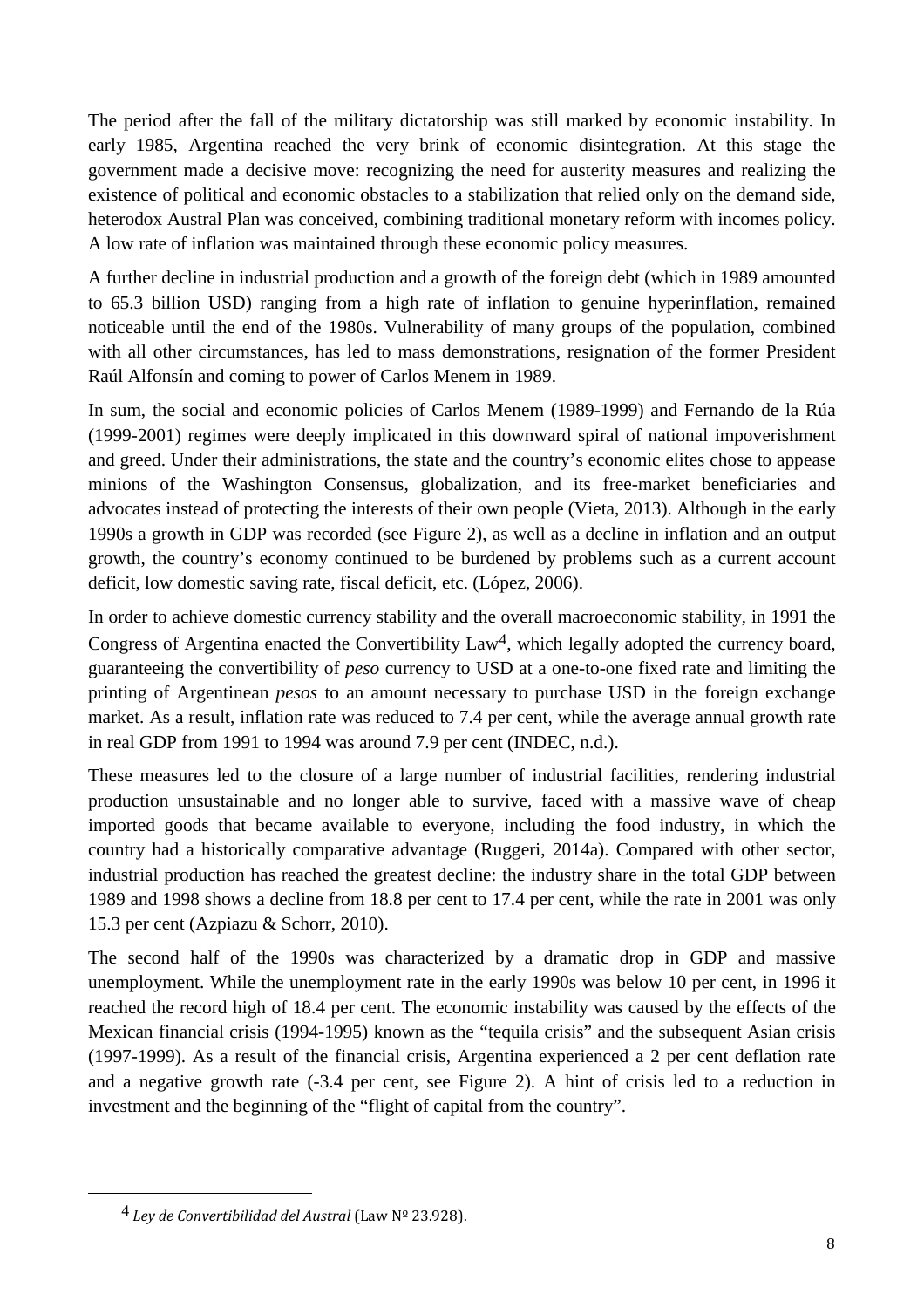In late 2001, Argentina was faced with nearly the worst economic crisis in its history. In December 2001, unprecedented protests shook the country. Argentina's rebellion of December 2001 was a demonstration against the imposition and consequences of the neoliberal economic model. At the same time, it included a direct confrontation with the governing institutions and political leadership. These mass demonstrations represented opposition to President de la Rua's establishment of control over savings and checking accounts in order to avoid a run on the banks after the announcement of a partial debt default (the so-called *corralito*). What followed was de la Rua's resignation, and after several interim presidents, the national congress designated Peronist Eduardo Duhalde (Ranis, 2005). "The *cacerolazos* (pots and pans demonstrations) that began in December 2001 represented the mass of Argentine society from all walks of life. Argentina had never experienced such a spontaneous multiclass uprising. It represented the poor, the working class, the unemployed, the retirees, civil servants, students, the middle class, professionals and shopkeepers" (ibid.: 6).

In January 2002, the government of President Eduardo Duhalde announced a package of emergency economic measures, including the transition towards the floating exchange rate regime. Argentina had been sliding into another economic crisis, with its currency rapidly losing value since the beginning of the year, leading to a further rise in inflation. In 2002, the Argentine economy was faced with the culmination of an economic decline that had begun in late 1998, when Argentina reached negative economic growth rate of -10.9 per cent (Figure 2). As a result of devaluation, poverty levels increased dramatically: more than 50 per cent of the population was living below the poverty line by the end of 2002. Additionally, the unemployment rate peaked at 20 per cent in 2002 (even though two years earlier it was "only" 15 per cent), revealing the profound impact of the economic crisis (Figure 3). According to data, the unemployment rate was extremely high in 2002, even higher than the general unemployment rate in most European countries. The poverty risk has also been on the increase during the decade: over 50 per cent of the population was living below the official poverty line, and almost one quarter of all Argentineans was in a state of indigence (INDEC, n.d.).



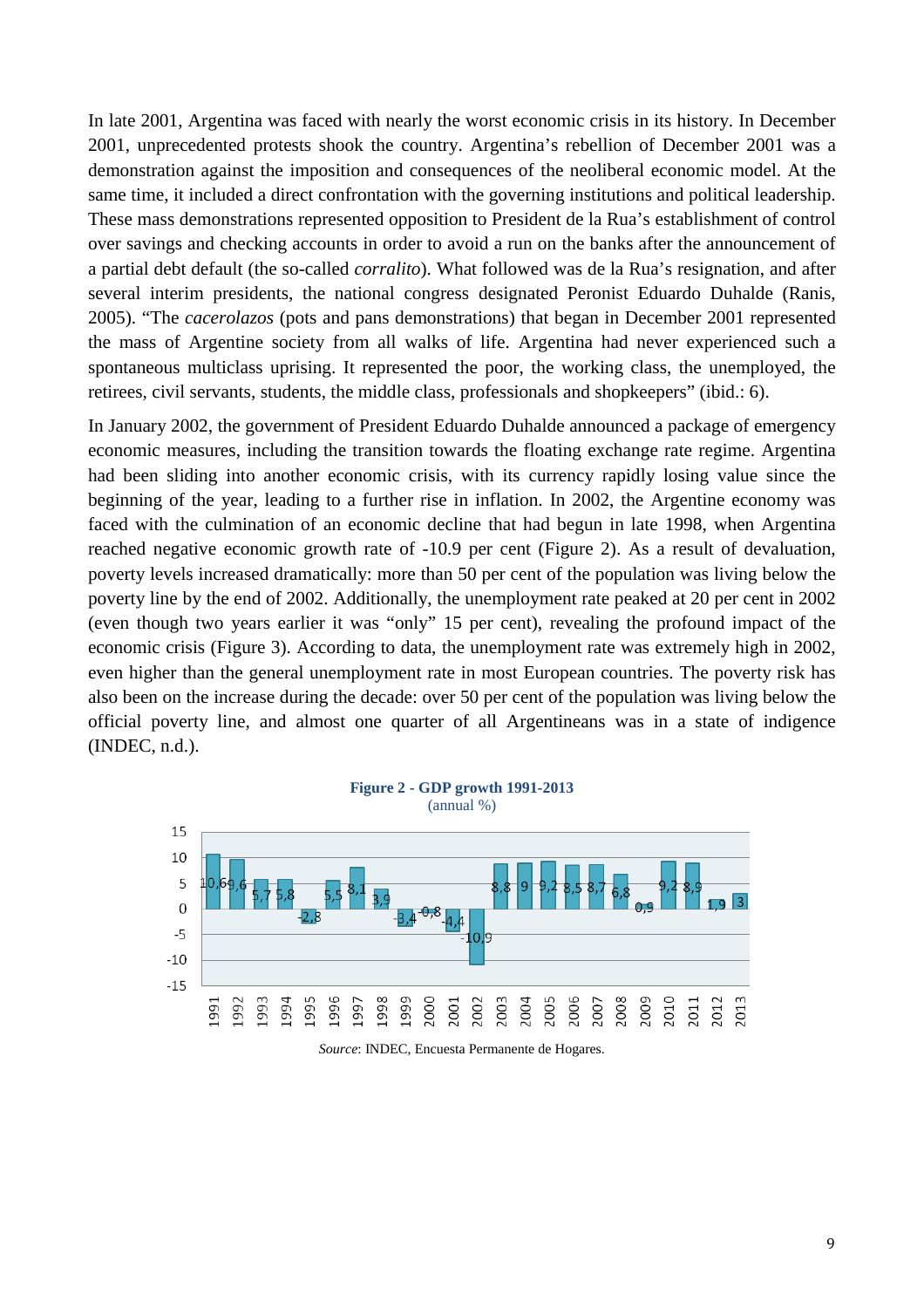

*Source*: INDEC, Encuesta Permanente de Hogares.

## **3. The labour movement and trade union organization**

A brief history of the Argentine economy has enabled us to see that the class of industrial workers was formed during the 1930s: industrial workers first experienced a great expansion in the period of state intervention and the establishment of a large number of state-owned enterprises, and then a rapid decrease in successive periods of crisis at the beginning of the 21st century. These conditions were important for the emergence of ERTs from 2001 onwards. The emergence of ERTs was largely brought about by a long history of workers' struggles, strong trade unions, as well as a long and deep-rooted tradition of cooperativism matured in conditions of traditional state interventionism that characterized Argentine society until the early 1970s (Vieta, 2013; 2015).

In the context of discussing the importance of workers' movements and trade union organization in Argentina, some other characteristics of the working class should be pointed out. The Argentine working class has become aware of its political significance precisely through the trade union movement, in the absence of adequate political parties that could represent its economic and political interests. As pointed out by McGuire "characteristics of the Argentine working class are at the base of the power of the Argentine trade union movement, which gives broad social significance to union leaders' decisions about how to express their political demands in the absence of an effective allied political party" (McGuire, 1989: 10). Compared with the working class in other capitalist countries (in similar or more advanced stages of economic development), Argentine working class was large both in absolute terms and in proportion to the active population. Argentina also lacked a large mass of rural poors, due primarily to the land- (rather than labour-) intensive character of its agricultural production. Reinforced by the country's low rate of population growth, the absence of a "reserve army of labour" gave to the trade unions considerable bargaining power in their relations with employers. Finally, according to McGuire, workers were located in the Buenos Aires metropolitan area and in a few other large cities, as they had moved long time before from small and dispersed to large and concentrated places. These characteristics facilitate communication, a fundamental requisite for political and economic power" (ibid: 11). Hence, it was the accelerated development of industrial production during the 1930s that brought about "accumulation" of workers in the industrial centres throughout the Buenos Aires province, thus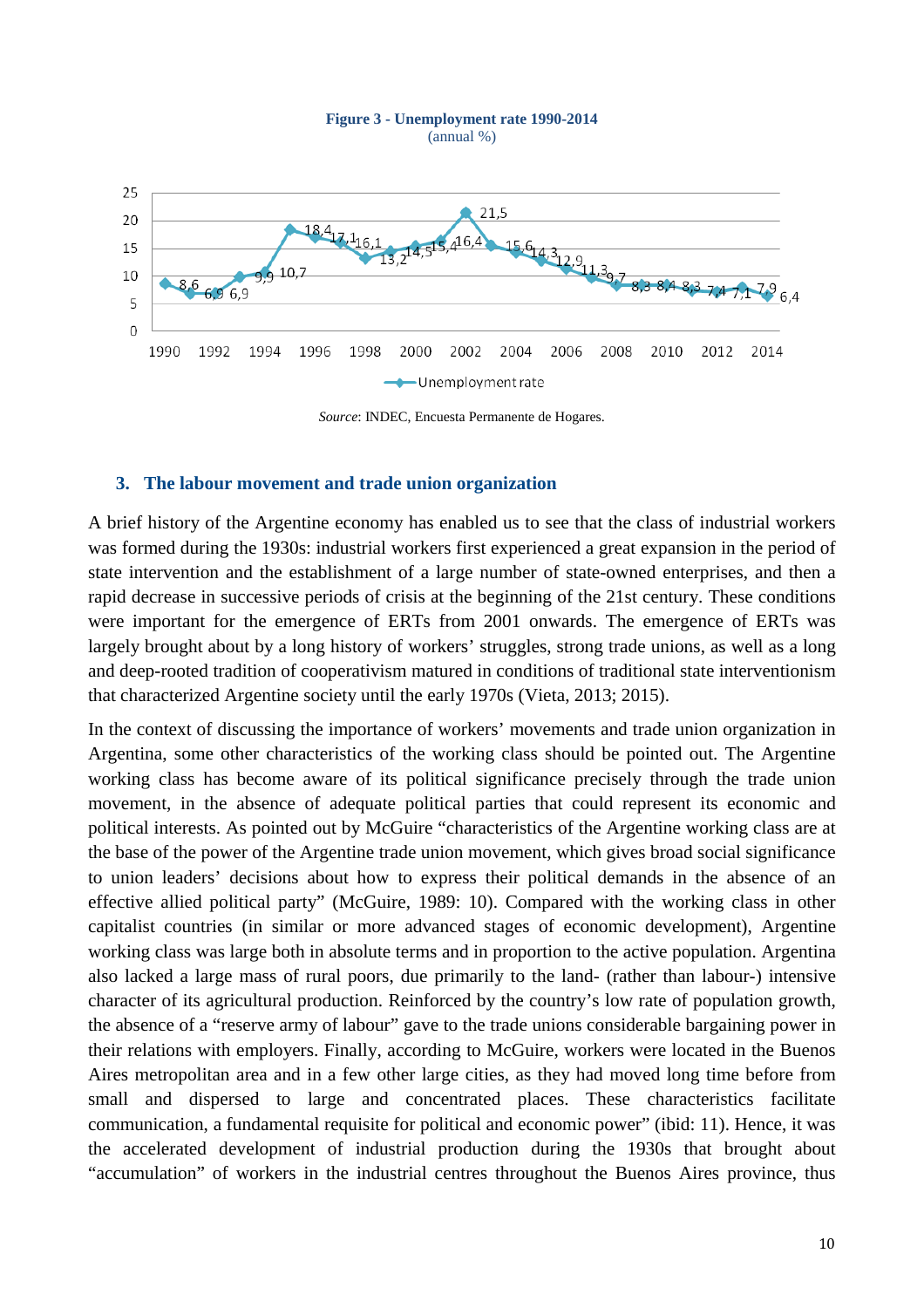putting them in roughly similar living and working conditions, which would prove to be an essential prerequisite for their group action.

When it comes to union organization of the working class, it should be noted that the country has been characterized by the longest tradition of trade unionism in Latin America. If we look at the period before Juan Perón came to power, we can observe that the trade union movement at the time was disorganized and weak. At the time of the military *golpe* of 1943 there were four workers' associations in Argentina: General Confederation of Labour (Confederación General del Trabajo, CGT) that had already been divided into two unions CGT1 and CGT2 (James, 2013); the anarchistoriented union Federación Obrera Regional Argentina (FORA); and the syndicalist oriented Unión Sindical Argentina (USA). Due to the labour movement fragmentation, in 1943 around 20 per cent of the workforce (mainly in urban areas) was involved in a kind of labour organization. However, most members of the unions belonged to the tertiary sector, while a large number of industrial workers were on the margins of all forms of trade union organization (ibid.).

Empirical evidence of union organization in Argentina between 1940 and 1946 shows that in the period before Peronism, the number of union members had been constantly growing since 1936. In the late 1930s (1939), some 30 per cent of industrial workers were union members; less than one third of industrial workers across the country and around 10 per cent of all employees were organized; and the vast majority was concentrated in Buenos Aires and Rosario. However, a huge increase in the number of union members occurred between the late 1940s and the beginning of the 1950s. It is estimated that CGT gathered 1.5 million members in 1947, and as many as 3 million in 1951 (Murmis & Portantiero, 2012). The effects of economic development on the position of the working class during this decade became more than obvious. Only during the short period between 1946 and 1949, real wages of industrial workers increased by 53 per cent (James, 2013).

A positive attitude towards empowerment of the trade union movement led to the expansion of trade unionism, thus in 1948 the proportion of union membership increased to 30.5 per cent of the employed population, while in 1954 it soared to 42.5 per cent. When it comes to the industrial sector, the proportion ranged between 50 per cent and 70 per cent. Between 1946 and 1951, the total number of union members increased from 520,000 to 2,334 million (Murmis & Portantiero, 2012).

In short, when it comes to the characteristics of the labour movement in Argentina, the analysis shows that 1943 represented a turning point in the trade union organization of the working class: namely, we can talk about the completion of traditional phases of unionism in which union membership was not particularly prominent, and the emergence of a mass trade union movement developed under the auspices of the state (ibid.). Over this period workers learned to organize themselves, to stand up for their rights and foster egalitarian values, which has significantly influenced the subsequent emergence of the ERTs.

# **4. The labour strikes and workers' self-management**

The emergence of ERTs is connected with spontaneous popular and labour struggles in the streets and on the shop floors (Vieta, 2012; 2013). More specifically, it is important to point out four related and reappearing working class institutions: *comisiones internas* (shop-floor workers' commissions), *cuerpos de delegados* (shop stewards' committees), worker-occupied workplaces,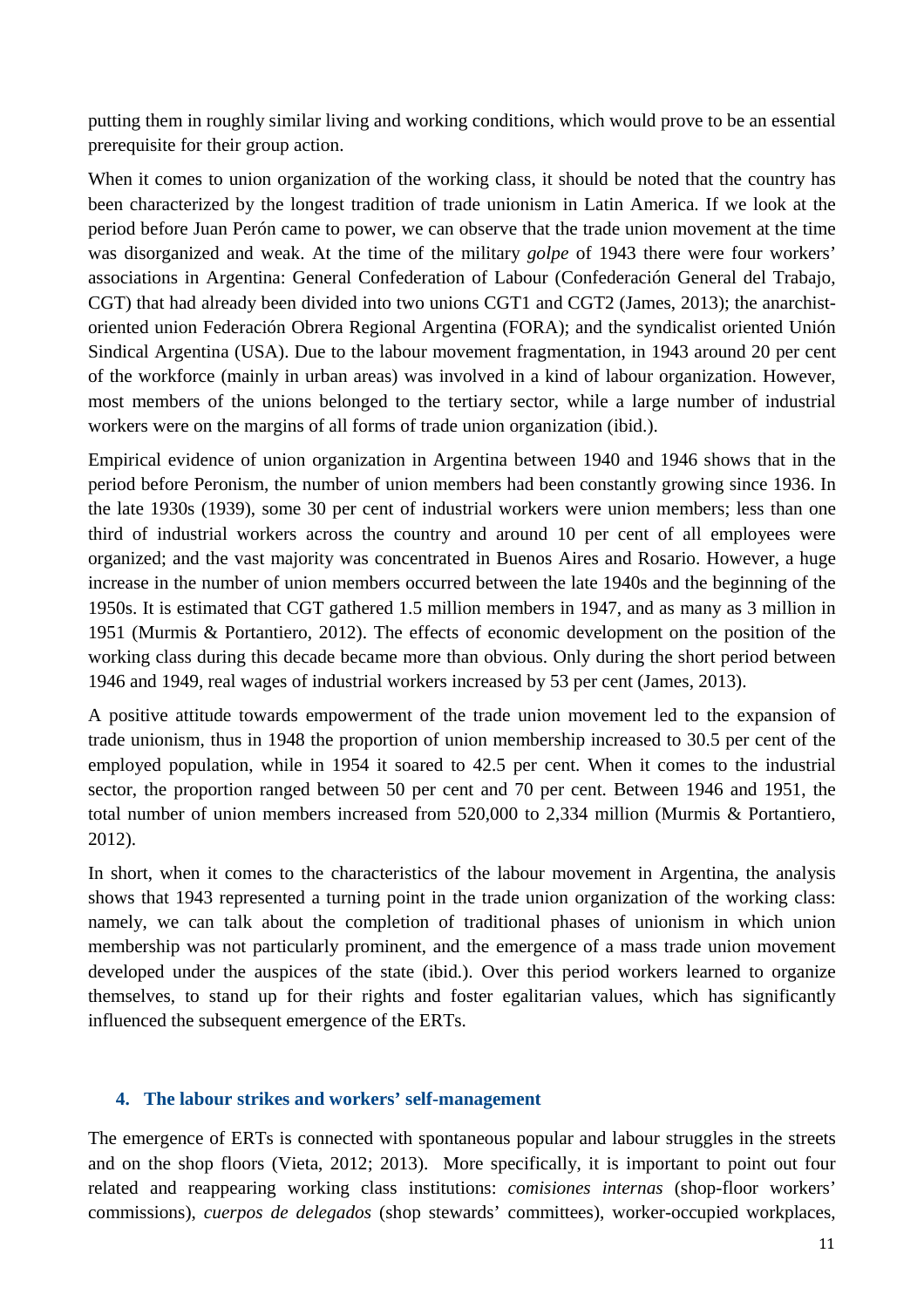and *coordinadores obreras or interfabriles* (workers or inter-factory coordinating bodies). "Such forms of labour actions had their roots both in characteristics of the labour movement promoted by Perón, and in the very self-determination and self-activity of the workers in Argentina" (Vieta, 2012: 181-182). In addition to these forms of labour actions, there were attempts to take over factories across Argentina as early as in the 1950s.

Thus, Argentina has had historical continuity since the 1950s when it comes to taking over factories (Ruggeri, 2014a), taking into account that these occupations have occurred in a different political and legal environment. In 1955, the cold storage facility Lisandro de la Torre was taken over. The reasons for overtaking this facility had to do with the adoption of the law that allowed privatization of the Municipal Meat Market. After failed negotiation with the government and certain unions, occupation of the factory was brutally terminated and it was privatized soon afterwards, which led to laying off 2,000 employees (Magnani, 2003). After the privatization, a wave of workers' protests ensued, unprecedented in Argentine history in its form and outcomes. Only during 1959, 10,078,138 working days were lost to a series of strikes in Buenos Aires in which some 1,400,000 workers participated, six times the number compared with the strikes that had been organized a year earlier (James, 2013). According to ILO data, this was the biggest strike in the world in 1959 (ibid.). The 1960s were also marked by a wave of workers' protests and attempts to take over factories. In 1964 alone, workers carried out strikes in as many as 3,400 factories. Nearly 50 per cent of occupied factories belonged to sectors of the textile industry and metallurgy, in which unions were the strongest and most numerous. Following this final wave of labour struggle, the *Ley sobre salario minimo, vital y movil (*literally, the law on "minimal, changeable, and of vital importance wage") was adopted (Magnani, 2003). However, except for some marginal cases that lasted for a short while, workers failed to take control of the factories in the period preceding the crisis of neoliberalism. Nevertheless, regardless of the final outcome of labour conflicts, it can be argued that certain prerequisites for the mass emergence of ERTs a few decades later were provided during this period. In fact, collective actions of workers in the form of labour strikes and attempts to occupy factories in this period were the true "forerunners" of the collective action of the working class that took the form of taking over factories in the following period.

During the short rule of the Peronist President Hector Campora, there were some 2,000 incidents of occupying facilities, which included not only factories, but also universities, hospitals, TV stations, etc. In this period, occupation of the paper processing plant Mancuso-Rossi occurred, when workers together with the state established some sort of control of the factory. Decision making in this case was divided by the internal commission comprised of union representatives and certain number of workers (with the mediation of the Ministry of Labour), so this is not considered to be workers' self-management in the full sense of the word (García Allegrone, Partenio & Fernández Álvarez, 2003).

The most famous case of a factory takeover during the 1970s took place in the industrial belt in the south of Santa Fe province in 1974. It refers to the takeover of the petrochemical plant PASA in Rosario, which was controlled by its workers between 26 July and 22 August 1974. Ten years later, with the re-establishment of formal democracy, after prolonged strikes in Ford factory in the province of Buenos Aires, the workers managed to take over the factory and restart the production process. This was one of the most intense labour conflicts occurred since the military dictatorship had fallen (Ruggeri, 2014a).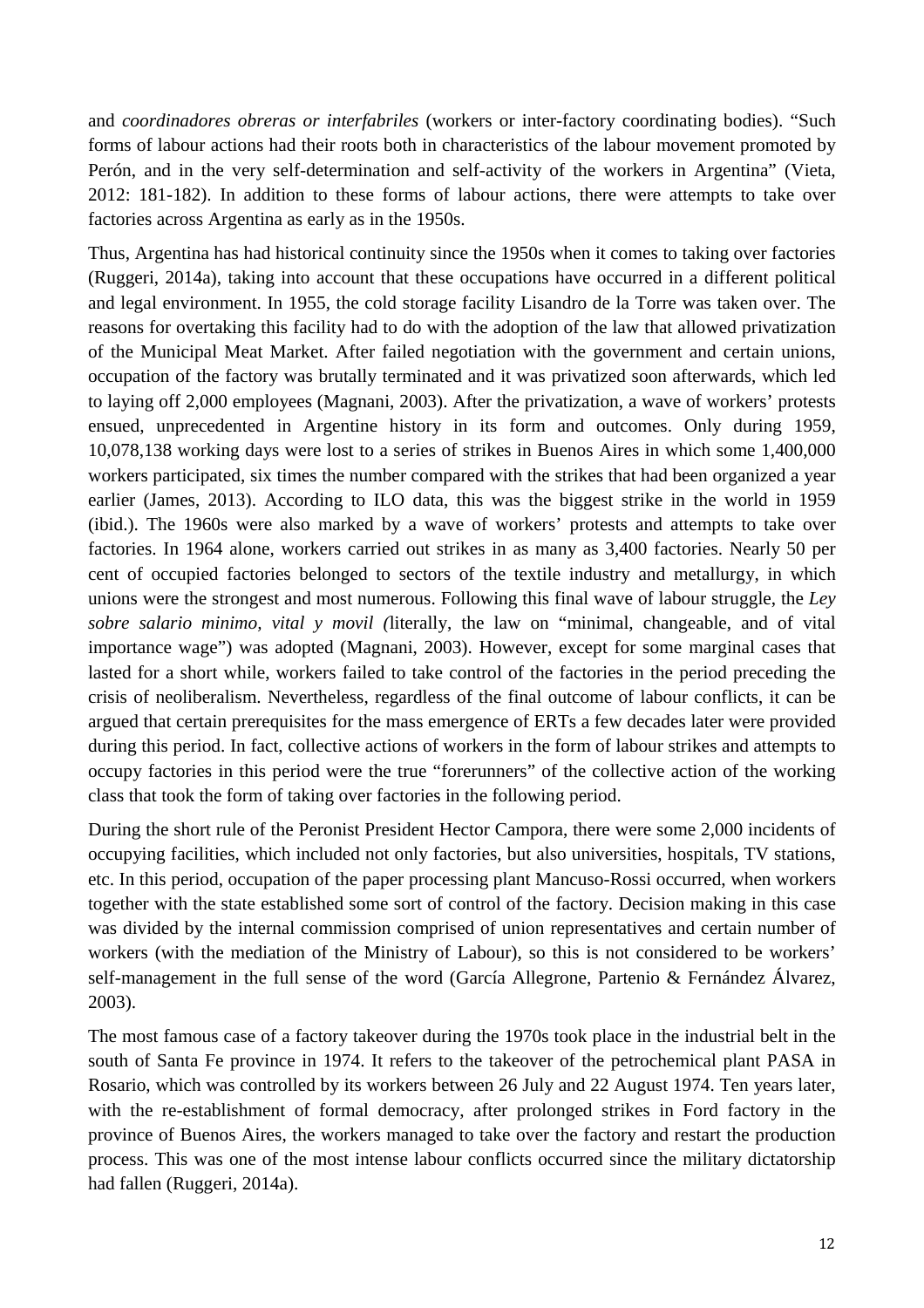One of the most famous currently active ERTs, metallurgy IMPA, dates from 1961. This is a worker cooperative, which was previously expropriated by the state at the end of World War II (initially it had been owned by a German company). We should mention here two additional worker cooperatives, established as early as in the 1950s. These are the textile factory CITA in La Plata and the printing house COGTAL, which are believed to be the true precursors of today's ERTs (Ruggeri, 2014a). Later on, during the 1980s, the system of joint management (*cogestión de la fabrica*) established in the Lozadur ceramics factory would represent one of the most successful examples of workers' self-management in that period. During this process workers received substantial support from the ceramics industry union (since they constituted the vast majority of the union's membership) that, after a series of negotiations with the former management and stockholders, proposed a model of joint management as a possible solution to the crisis. Bearing in mind that a significant increase in the output ensued, as well as a rise in the number of employees, according to Wyczykier (2009) some authors (e.g., Proietti-Bocco, 1986) singled out this case as one of the most successful examples of workers' self**-**management. Unfortunately, such system of workers' self-organization failed to survive the crisis of hyperinflation occurred in 1989, at the end of Raúl Alfonsín's rule.

It should be emphasized that there are some differences between the cases of occupied factories from the 1950s to the 1980s and today's ERTs, although the basic principle is the same: workers who were left jobless took over the factory of their former employer and successfully restarted the production process, eventually organized as worker cooperatives. However, these companies were not in such poor condition as the majority of companies in the last decade of the 20th and first decade of the 21st century, nor were the takeover processes so traumatic. In short, in both private and state-owned companies, the transfer of management competence to workers was regulated either through agreements with former owners or certain government provisions, and was implemented in a considerably more favourable economic environment (Ruggeri, 2014b). On the other hand, cases of factory takeovers from 2000 onwards were often characterized by various types of conflicts (lasting for months); such as the attempts to evict the workers and to intimidate them by verbal threats and physical violence by former owners or other interested parties who wanted to sell the company's property, police attempts to reclaim the factories for their owners, as well as protests by the entire immediate neighbourhood (workers often live in the vicinity of the factory they work in) in order to prevent such police action.

As previously shown, the Argentine economy during the 1970s and the 1980s (similarly to the economy of other Latin American countries) began to be decisively steered towards the principles of neoliberalism; the changes in socio**-**economic circumstances, accompanied by the decline of state interventionism, privatization and continued deinstitutionalization, led to dramatic deterioration in the living conditions of the working class. If one takes into account general living conditions of the working class in the previous decades and the labour market that was characterized by full employment, as well as the workers' struggle that was mainly aimed at improving working conditions rather than preserving employment, it becomes easy to understand to what extent workers were unprepared for the closing of the factories. This is one of the key explanations for the failure of almost all attempts of factory takeovers during this early period. Workers had to face not only difficulties related to infrastructures, market access and economic sustainability, or the problems that would be faced by almost all ERTs a decade later (e.g. the metallurgy factory 25 de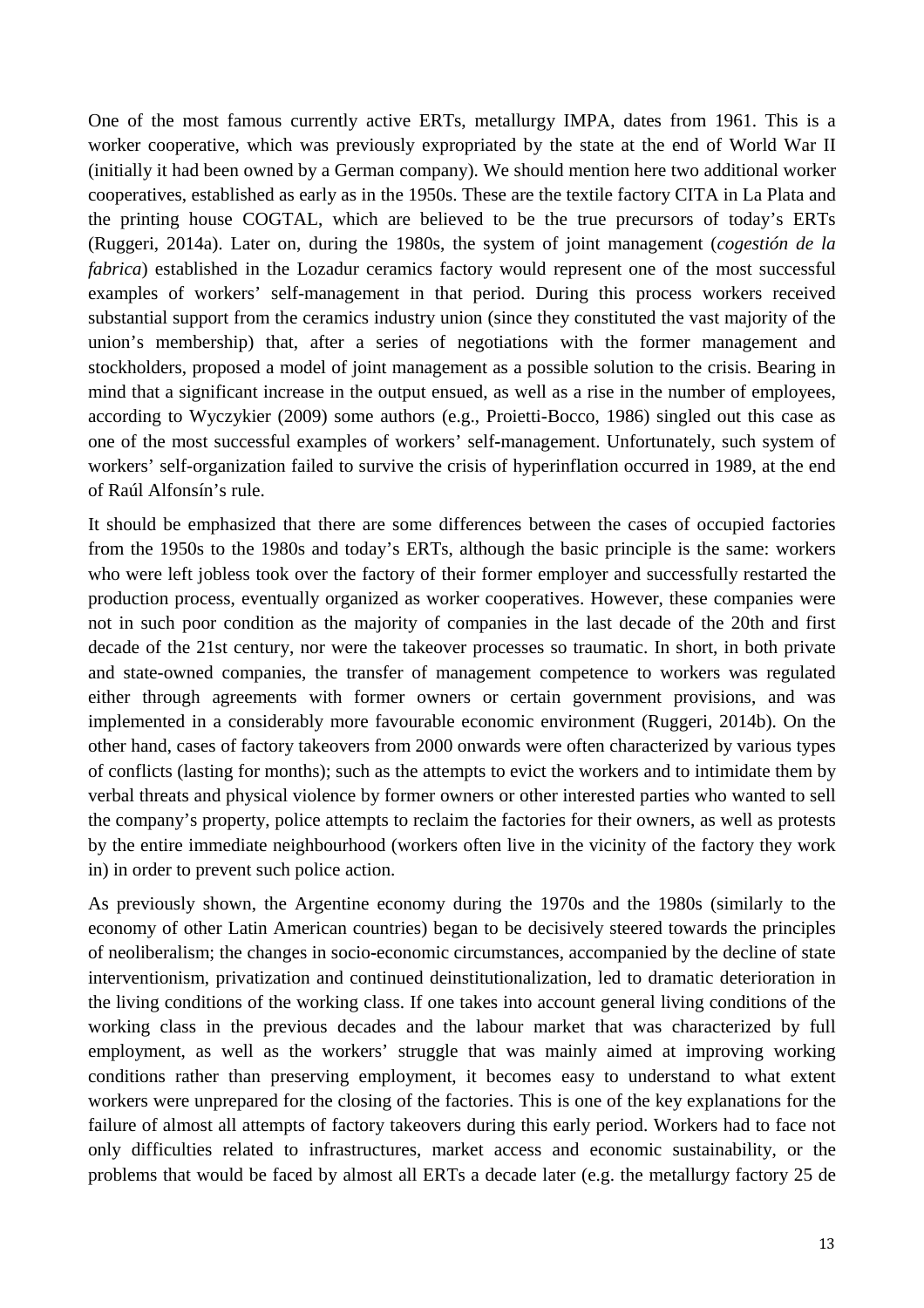Mayo)<sup>5</sup>, they also needed to face themselves, not realizing that the problem of unemployment had turned into a serious structural problem (Ruggeri, 2014a). In addition, it seems that not all the prerequisites for the mass occurrence of recovered enterprises were provided yet. In fact, it is only the crisis of neoliberalism in the late 1990s that will give rise to the emergence of a large number of social movements, primarily the unemployed movement, movements at the level of local communities and so on, which will be a true "trigger" for the emergence of a large number of ERTs in early 2000s.

During the second half of the 1990s, it became more evident that the process of economic restructuring marked by deinstitutionalization was leading to a dead end. Mass unemployment brought about the establishment of the workers' movement known as *piqueteros,* unemployed workers whose most frequent actions included roadblocks, especially in the interior of Argentina where the state oil company YPF had previously employed a large percentage of the population (Ruggeri, 2012). ERTs established in the early 1990s which have managed to survive to this very day are Grafica Campichuelo and the metallurgy plant Quilmes Adobar. Furthermore, one of the best known ERTs (as well as one of the largest) is the cold storage facility of Yaguane with 600 employees, which was established in 1996. Two years later, workers of the above-mentioned worker cooperative IMPA regained control of the cooperative, fighting to restart production. The beginning of the 21st century witnessed the establishment of GIP Metal, presently known as Unión y Fuerza, with approximately 100 employees. Finally, throughout the previous decade there was a constant rise in the number of ERTs, the best known being Brukman, Zanon, Chilavert and Zanello. Apart from the factories in the strict sense of the word, there are examples of worker cooperatives in the field of service provision, such as the Salud Junin clinic in Cordoba (Vieta, 2012, 2015) and the Bauen Hotel in Buenos Aires (Ruggeri, 2014a).

Even though the cases of company takeovers between 1950 and 2000 were not caused by the mass occurrence of bankruptcy and their main aim was not to restart production and secure employment but rather to improve working conditions, it can be argued that Argentina has a tradition of this form of workers' revolt and organized action. Such a direction in the development of labour movement has enabled a relatively swift reaction of workers in the context of the latest serious financial crisis and provided a ready-made model of self-organization, which in a large number of cases has enabled effective resumption of the work process.

## **5. Las** *empresas recuperadas por sus trabajadores***: Origins and development**

 $\overline{a}$ 

The term *empresa recuperada* (recuperated enterprise) did not exist in Argentina or any other country before 2001. It emerged during the worst economic crisis in the history of Argentina, in 2001. This phenomenon can be defined as follows: "Argentina's *empresas recuperadas por sus trabajadores* are formerly investor- or privately-owned (i.e., proprietary) businesses that had problems with their operation, had declared or were on the verge of declaring bankruptcy, and were ultimately taken over by their employees and reopened as worker cooperatives, usually under

<sup>5</sup> The factory is facing technical limitations due to its deteriorated technological infrastructure. As its representatives point out, using out-dated technology holds them back from keeping up with competitors' activity. In addition, the lack of access to bank loans (because of its undefined legal status) and the lack of governmental assistance limit its potential and hinder their market position (author's interviews with ERT actors).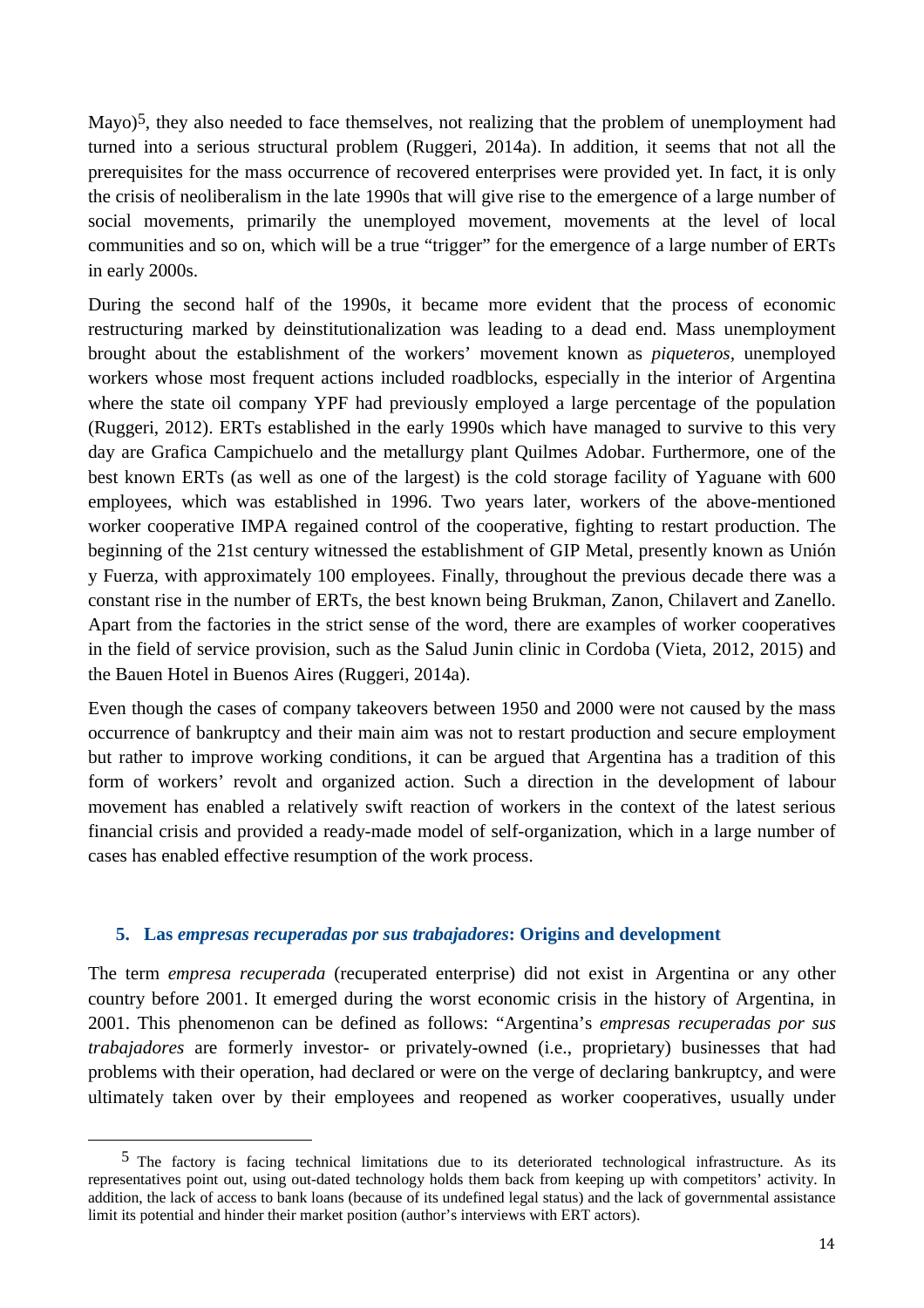situations of deep conflicts on shop-floors between workers and managers or owners" (Vieta, 2013: 7). It should be noted that, when referring to this phenomenon, the term *empresa recuperadora* is usually used (although terms such as "worker-recuperated enterprises", "worker-recovered companies" or "self-managed companies" would be quite appropriate), because this term has been coined by workers themselves, who are at the same time the main actors in this process.

The most general definition of an ERT immediately suggests some similarities between ERTs in their present mode of operating in Argentina and a large number of different cases from the previous periods of Argentine history. The concept of *empresa recuperada* has also been implemented in other Latin American countries, such as Brazil, Uruguay, and Venezuela, where cases of factory occupation by workers can also be found. However, only in the case of Argentina we can talk about mass appeal of the phenomenon (Ruggeri, 2014b).

According to the latest survey (Ruggeri, 2014b), there are more than 300 ERTs in Argentina, which employ over 13,000 workers (Table 2). This represents 0.07 per cent of roughly 15 million officially active participants in the Argentine urban-based economy (Vieta, 2013). As shown in Figure 4, most of them were established in the midst of the 2001 crisis. At the same time, it is important to point out the constant growth of ERTs during the period 2001-2013.



#### **Figure 4 - Trends in the number of ERTs and GDP, 2000-2013**

*Source*: Ruggeri (2014b).

Table 2 shows that more than half of the ERTs are located in the city of Buenos Aires and its conurbation. In addition, a considerable percentage of them are found in the interior of the Buenos Aires province, and in the provinces of Santa Fe and Cordoba. Such distribution is caused by the economic structure of Argentina, as well as the sectors that were affected most profoundly by the crisis of the 1990s (mechanical engineering industry, textile, graphic and wood processing industry) (Ruggeri, 2014a). Furthermore, these are also locations where most of the working-class struggles have taken place over the past 130 years in Argentina (Vieta, 2013).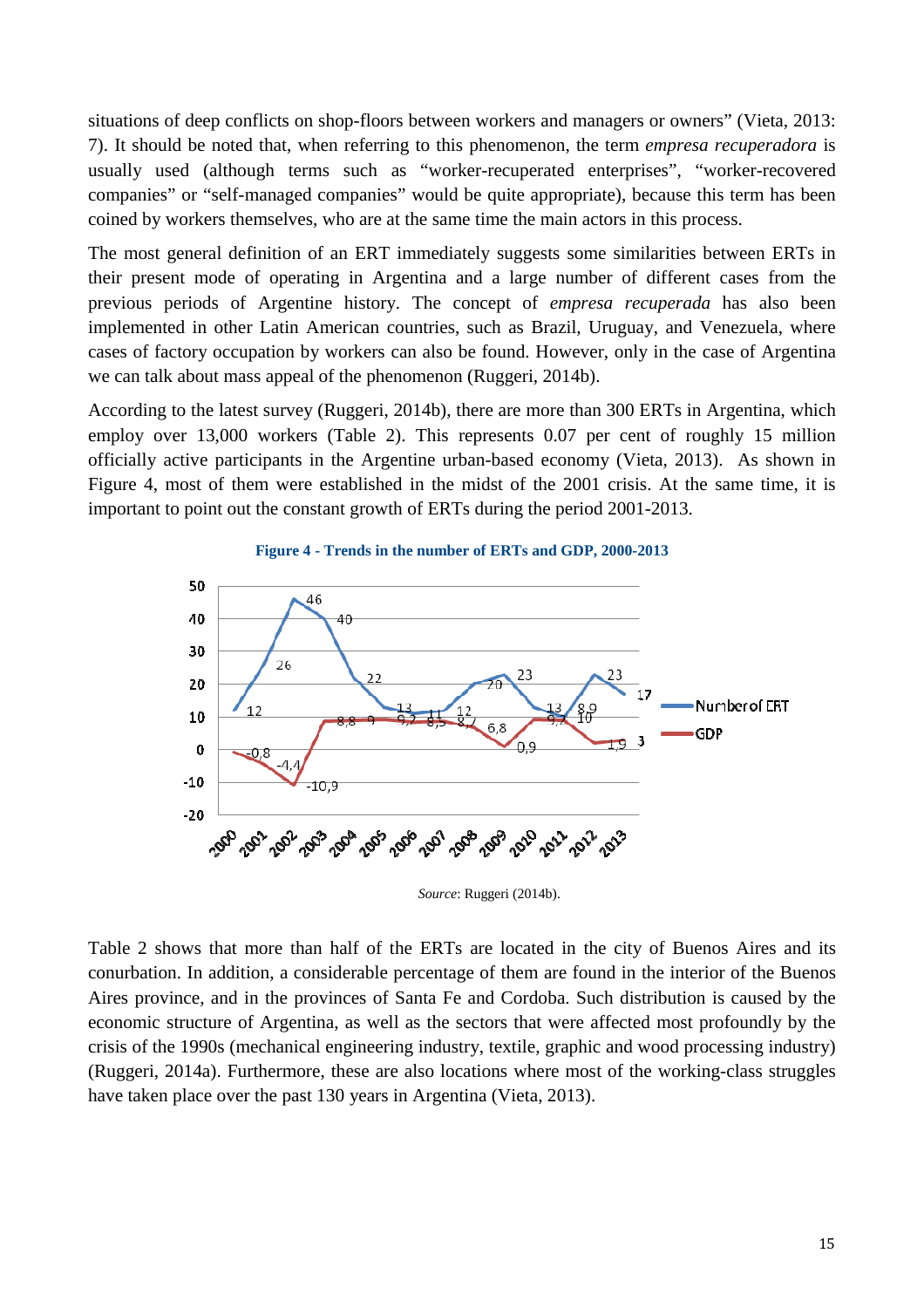| Region                                  | <b>ERT</b> cases  | ERTs by<br>province<br>(percentage) | Workers<br>(number) | Workers<br>(percentage) |  |
|-----------------------------------------|-------------------|-------------------------------------|---------------------|-------------------------|--|
| $CABA^6$                                | 59                | 18.97                               | 1,902               | 14.13                   |  |
| $GBA^7$                                 | 98                | 31.51                               | 4,406               | 32.73                   |  |
| <b>Rest of Buenos</b><br>Aires province | 46                | 14.79                               | 1,726               | 12.82                   |  |
| Chaco                                   | 9                 | 2.89                                | 343                 | 2.55                    |  |
| Corrientes                              | 5                 | 1.61                                | 454                 | 3.37                    |  |
| <b>Entre Rios</b>                       | 5                 | 1.61                                | 328                 | 2.44                    |  |
| Santa Fe                                | 26                | 8.36                                | 1,191               | 8.85                    |  |
| Chubut                                  | 3                 | 0.96                                | 45                  | 0.33                    |  |
| Cordoba                                 | 14                | 4.50                                | 1,003               | 7.45                    |  |
| La Pampa                                | 5                 | 1.61                                | 157                 | 1.17                    |  |
| La Rioja                                | 4                 | 1.29                                | 133                 | 0.99                    |  |
| Mendoza                                 | 7                 | 2.25                                | 173                 | 1.29                    |  |
| Neuquen                                 | 6                 | 1.93                                | 837                 | 6.22                    |  |
| Rio Negro                               | 8                 | 2.57                                | 256                 | 1.90                    |  |
| San Juan                                | $\overline{2}$    | 0.64                                | 39                  | 0.29                    |  |
| Tierra del Fuego                        | $\mathbf{1}$      | 0.32                                | 30                  | 0.22                    |  |
| Catamarca                               | 1                 | 0.32                                | 27                  | 0.20                    |  |
| Jujuy                                   | $\overline{2}$    | 0.64                                | 80                  | 0.59                    |  |
| <b>Misiones</b>                         | $\overline{4}$    | 1.29                                | 93                  | 0.69                    |  |
| San Luis                                | 5                 | 1.61                                | 232                 | 1.72                    |  |
| Tucuman                                 | $\mathbf{1}$      | 0.32                                | $\tau$              | 0.05                    |  |
| Total                                   | $\overline{3}$ 11 | 100.00                              | 13,462              | 100.00                  |  |

|  |  |  |  | Table 2 - Total number of ERT cases by number of workers and by province |
|--|--|--|--|--------------------------------------------------------------------------|
|  |  |  |  |                                                                          |

*Source*: Ruggeri & Vieta (2015: 82).

As regards their distribution by economic sectors, 42 per cent of Argentina's ERTs operate in the metallurgical, graphics, meatpacking and construction sector, 19 per cent of them belong to the foodstuffs sector, while 22 per cent of ERTs operate in non-manufacturing sectors, such as health, education, etc. According to data, ERTs have more than 30 workers on average (Ruggeri, 2014a).

Regardless of the deeply rooted tradition of workers' struggle, syndicalism and cooperatives, the following question, as asked by Vieta (2012; 2015) and Ruggeri (2010; 2014a), must be considered when discussing Argentina's ERTs: how was it possible for such a great number of ERTs to appear

<sup>6</sup> Ciudad Autonoma de Buenos Aires (Autonomous City of Buenos Aires).

 $7$  Gran Buenos Aires (Greater Buenos Aires, which is the area of the province of Buenos Aires that includes the surrounding municipalities outside the city of Buenos Aires).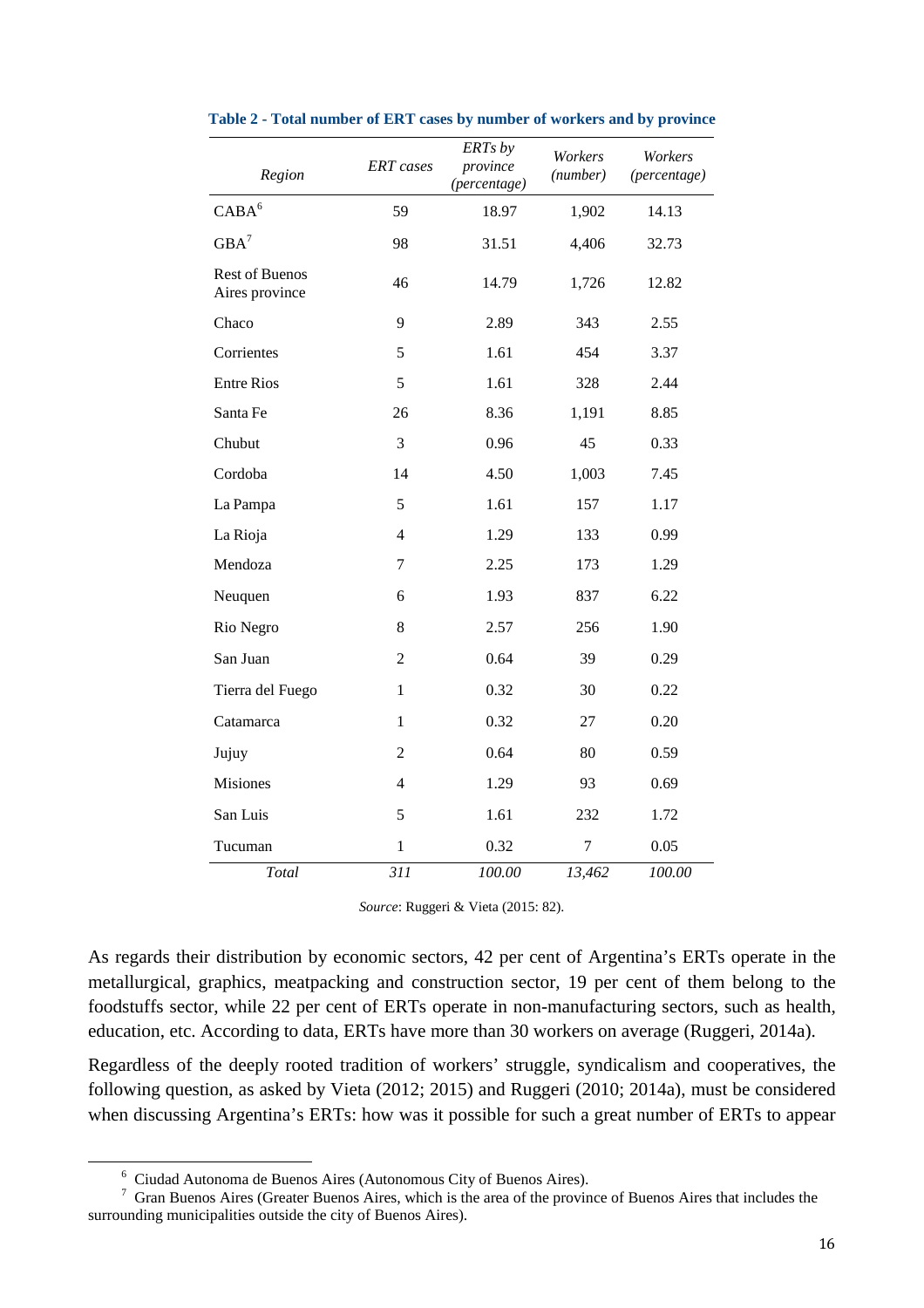over the course of a relatively short period (2001-2014)? The answer to this question lies mainly in Argentina's political economic and labour history, and its developed legal and institutional framework. Accordingly, the legal and institutional preconditions that can significantly encourage, limit, and determine the scope of sustainability of ERTs in Argentina will be analysed.

# **6. ERTs legal frameworks**

Every single case of a company takeover has specific characteristics, depending on the branch of activity, the course of bankruptcy proceedings, regional distribution, the reasons that lead to the decision of closing the factory, etc. However, regardless of any specific characteristics and differences, legal recognition of ERTs is generally very important for their stability and sustainability. This applies primarily to the formative phase of the process in which it is necessary to restart production, even though there have been cases where production processes were restarted without a proper legal framework.

Research conducted on the legal status of ERTs shows that 95 per cent of ERTs are self-organized under the organizational and legal framework of a worker cooperative (Ruggeri, 2012). The almost universal adoption of cooperativism among ERTs can be explained in part with the fact that this is the only readily available legal framework under which it is possible to reconstitute a workspace controlled by a collective of workers in Argentina (Vieta, 2013).

When it comes to worker cooperatives, it needs to be reaffirmed that Argentina has a deeply rooted tradition of worker cooperatives (Vieta, 2012). The first worker cooperative was founded in 1928 (Guarco, 2013). Today, according to the National Institute of Social Economy (Instituto Nacional de la Economia Social, INAES), there are 27,766 cooperatives in Argentina, and they gather as many as 15 million members. However, regardless of the fact that participation of worker cooperatives in the total number of registered cooperatives amounts to as much as 77 per cent, they have a total of only 112,000 members (Guarco, 2013). Bearing in mind the number of employees within ERTs, we can observe that every tenth member of a worker cooperative is in fact a member of an ERT (Ruggeri, 2014a).

As it has just been noted, legal recognition is important for ERTs in order to provide for their potential stability and longevity. Vieta points out the following five reasons: firstly, this is an already tested and sound model to channel the workers' desire for *autogestión*. Secondly, this is a viable and legally recognized business model which goes a long way in showing the state and potential customers that the workers' collective is serious in its commitment to run its own affairs. Thirdly, due to the Argentinean cooperative law, being registered as a workers' cooperative rather than some other type of entity protects the worker-members from the seizure of their personal property should the co-op fail while also ensuring that the ERT does not have to pay taxes on revenues. Fourthly, as legal cooperatives, ERTs may qualify for subsidies and loans from the national cooperative associations and the state. And finally, it is an acceptable framework for the ERT actors to contest exploitative business practices of the former owners and begin to explore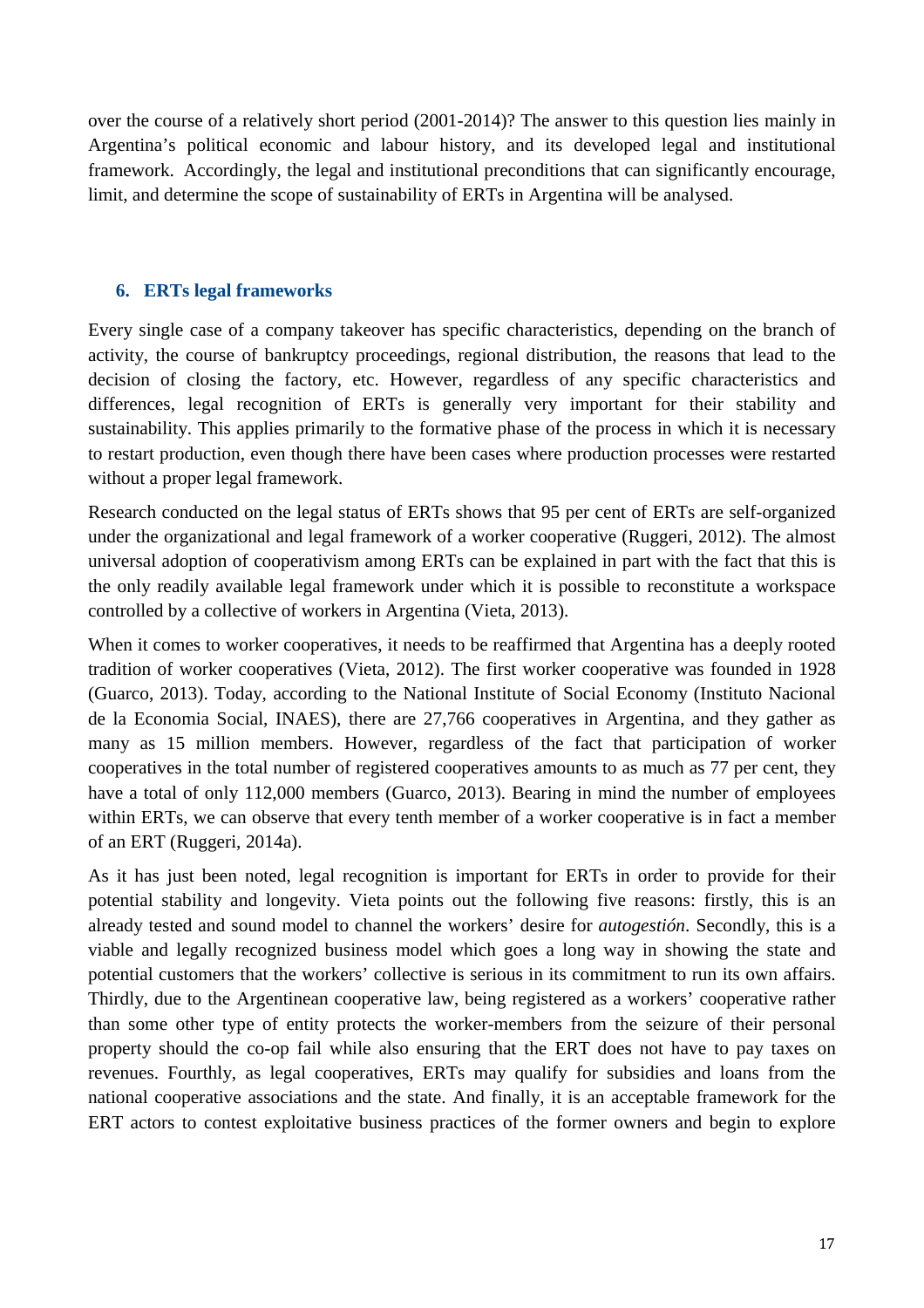viable ways of experimenting with how to self-manage their labour processes and collective working lives (Vieta, 2013)<sup>8</sup>.

When considering the importance of a developed legal framework, it is necessary to emphasize the relevance of applying the Argentinean expropriation law to ERTs (Law 21,499)<sup>9</sup>. The application of this law is based on the 1977 law stipulating that private or public goods could be temporarily expropriated for reasons of "public use". The Province of Buenos Aires and the City of Buenos Aires had similar expropriation provisions in their constitution and local laws. On the basis of the new legislation, it has been prescribed that the machinery, trademarks and patents belong to workers. Workers are given three years grace period to begin paying off—over 20 years in sixmonth instalments—the value of the firm at the time of the bankruptcy. Therefore, it is necessary to point out certain important limitations. Expropriations were usually for two years in order to maintain the structural, administrative and productive coherence of the enterprise and were subject to being returned to its original owners if decided by the expropriator—the Province or the City of Buenos Aires (Ranis, 2005).

Implementation of Law 21,499 by ERT actors and lawyers has subsequently become vitally important for the worker cooperative's path of securing the control of failed businesses, since it enforced closure of further bankruptcy proceedings, legally eradicated the possibility of forced eviction and auctioning off recuperated company assets, and gave the worker co-ops complete control of the plants, including their machinery, inventory, trademarks, buildings, and client bases  $(Vieta, 2013)^{10}$ .

Such legal solutions have been much more commonly implemented in Buenos Aires than in the other country's provinces. The absence of appropriate legal mechanisms in other provinces has led to unresolved legal status of many ERTs, resulting in low performances (for example in the provinces of Santa Fe and Cordoba). It is also worth pointing out that some ERTs outside the capital city have solved the problem of ownership. For example, in early 2014, FASINPAT (ex Zanon), as well as Textiles Pigue, acquired ownership of the production facilities (a permanent expropriation was carried out in their favour). On the other hand, some ERTs managed to buy industrial plants and thereby completely solve the property issues (Unión Papelera Platence, La Plata and Cooperativa Mil Hojas, in Rosario) (author's interviews with ERT actors).

Amendments to the Argentina's bankruptcy law *(Ley Nacional de Concursos y Quiebra*) have been an important next step towards the establishment of a favourable legal framework for sustainability of ERTs. A vital reform of this law has facilitated conversion of financially troubled firms into worker cooperatives. Actually, the reform of Article 190 of Law  $24.522^{11}$  was subsequently enacted into law in May 2002 as part of major reforms of the *Ley de Concursos y Quiebras* at the time. In this way, new articles were added to the Argentine national bankruptcy law with the aim of continuing to facilitate the conversion of failed firms into worker cooperatives (Vieta, 2013).

<sup>8</sup> For more details, see Fajn (2003).

<sup>9</sup> *Ley de Expropiación* was signed into law during Juan Perón's presidency in 1948 (Vieta, 2013).

<sup>10</sup> This information has been confirmed during personal interviews that one of the authors (Irena Petrovic) conducted with Argentinean ERT actors in a number of factories (e.g., Curtidores de Mendoza, Ex Textil San Remo, etc.).

<sup>11</sup> Law 24,552 that was in effect until 2011 dates from 1995 and was based on the previous Law 22,917, which was adopted in 1983 by the military dictatorship.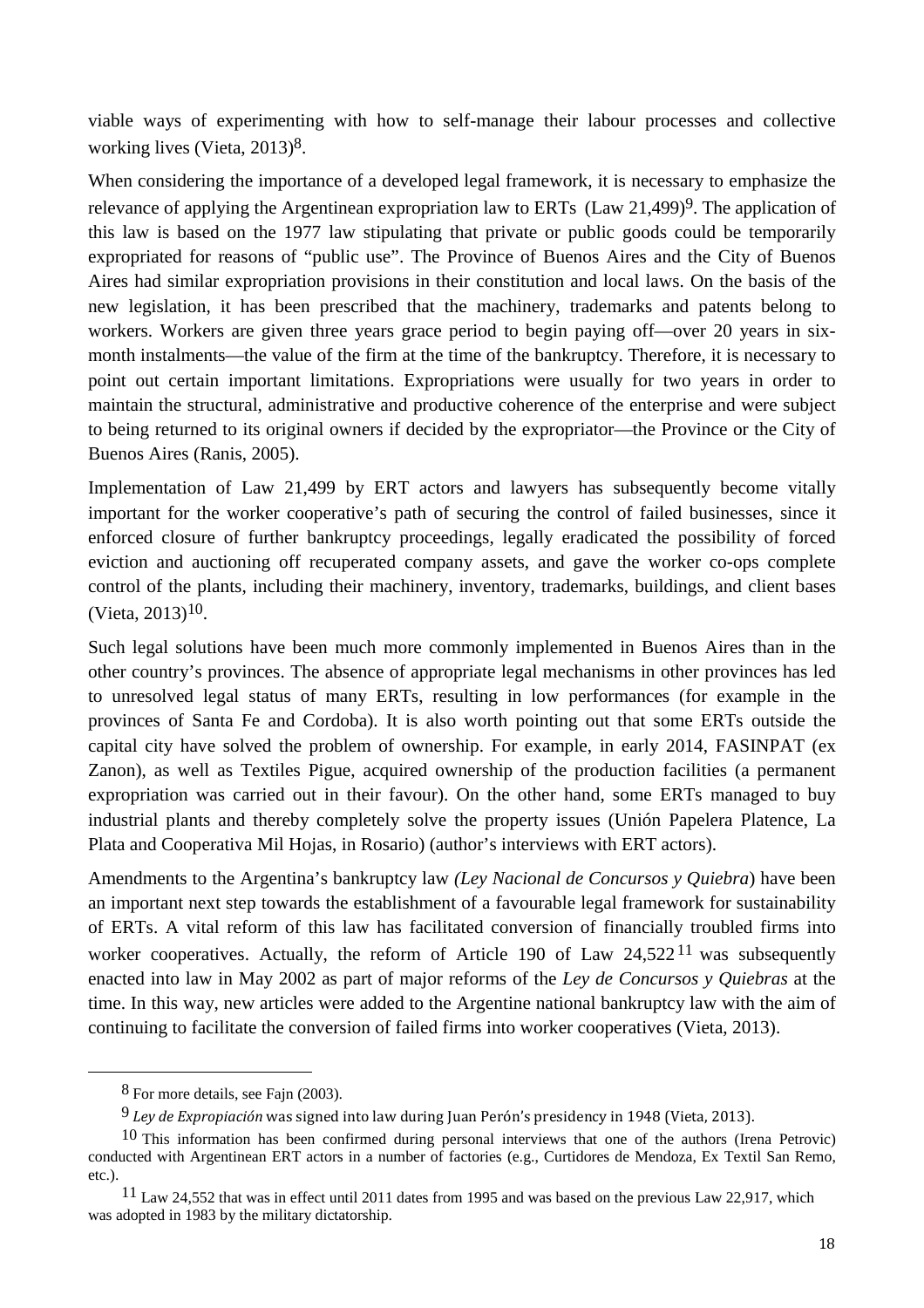In June 2011, after being unanimously adopted by both chambers of the national congress, Law 26,684 was passed, introducing significant changes to the bankruptcy proceedings. These reforms brought about the possibility of continuing the production process by using liquidated assets, not as an extraordinary legal solution, but as a way for workers to continue the production process, provided that corresponding requirements are met (Ruggeri, 2014a).

There have been various objections to the reforms of the *Ley de Concursos y Quiebras*: first, no clear criteria have been established for the assessment of this process' sustainability. Furthermore, the condition stipulating that a cooperative had to be formed by two thirds of former employees implied that departure of administrative staff or employees who did not support this option or had found another job in the meantime, meant in many cases that the number of workers necessary for a cooperative to be established could not be achieved (Ruggeri & Vieta, 2015). In many cases this condition prevented the establishment of cooperatives from companies that went bankrupt. Finally, unpaid salaries of the employees would sometimes be significantly lower than the value of the bankruptcy estate and so the workers were unable to take over the factory, or they had to take on part of the debt of former owners (Ruggeri, 2014b). These legal provisions were often inhibiting factors that prevented ERTs from functioning as worker cooperatives (ibid.).

In order to determine the effects of the amendments to the bankruptcy law on the legal status of ERTs, one needs to get insight into research results on the legal status of ERTs before and after the reforms.





Source: Ruggeri (2010)**.**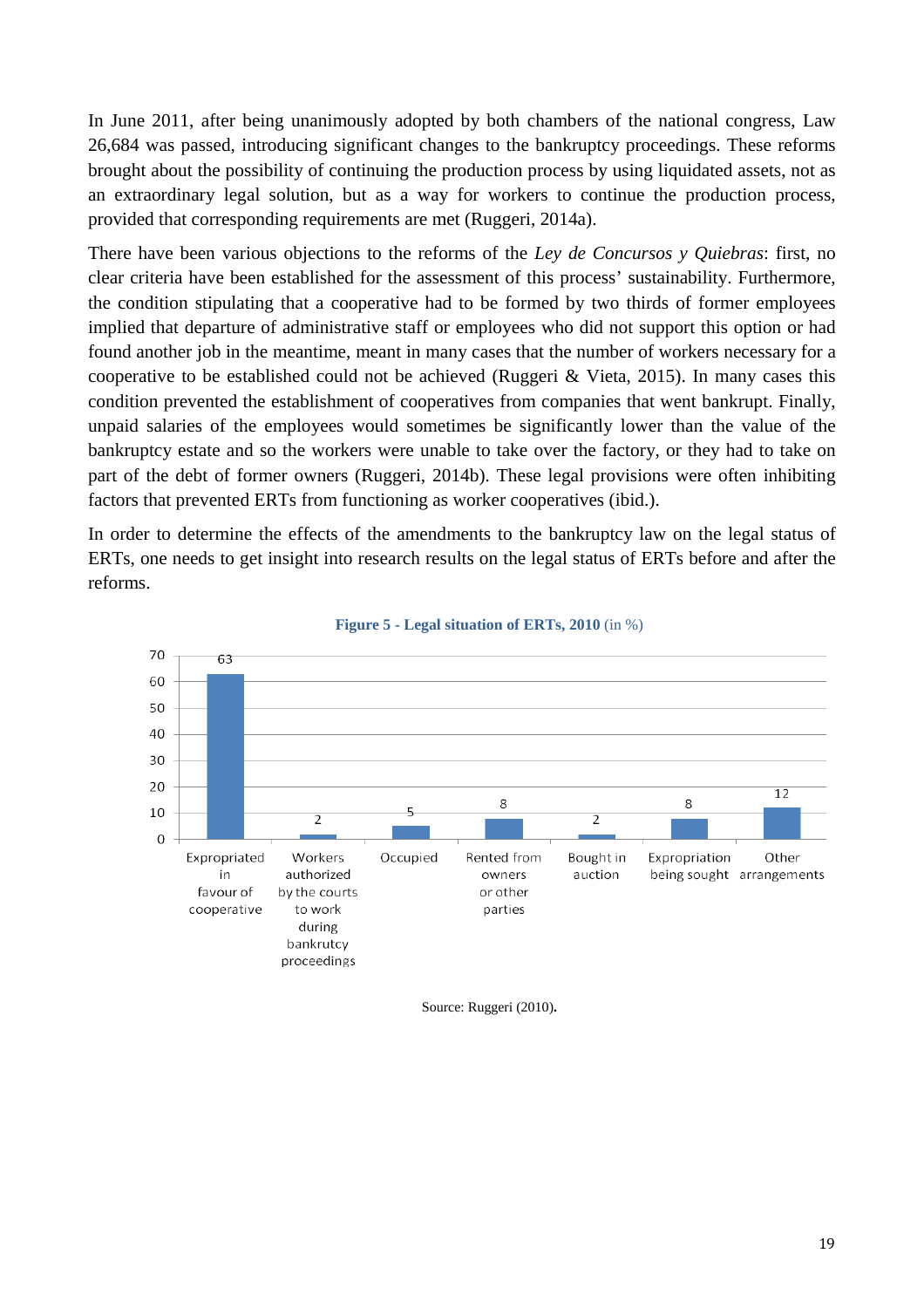

#### **Figure 6 - Legal situation of ERTs, 2013** (in %)

Research data related to the legal status of ERTs in 2010 show that 63 per cent of ERTs have been either expropriated for a limited time (temporary expropriation) or permanently (definitive expropriation), or are seeking expropriation (8 per cent). Compared with the results from 2010, 2013 data show that the legal situation has changed significantly for ERTs in the analyzed period: 16 per cent of ERTs have been expropriated, while a similar percentage of ERTs have been taken over by their workers, though without any legal decision. Such a disparity certainly suggests that the effects of the bankruptcy law were very modest (Ruggeri, 2014b). Taking into account the fact that only 10 per cent of cases (under the new law) managed to resolve their legal status definitively, it can be concluded that the proposed law amendments have not yielded satisfactory results. Therefore, there still remains a vast majority of ERTs that, for various reasons, have been unable to take advantage of the amendments to the law (ibid.). This has to do primarily with the fact that implementation of the procedure for issuing licences to continue production and for claiming compensation in labour disputes has been very slow, while at the same time workers had to work in uncertain conditions or they had to wait for permission to return to work. Thus, whereas only four years ago the average waiting time to resolve such cases was four-five months, after the reform of the bankruptcy law waiting time became longer than 11 months. Therefore, it can be concluded that the reforms of this law did not facilitate the process of taking over the factories, but only prolonged the conflict processes related to solving the legal status of ERTs (more details in Ruggeri, 2014b).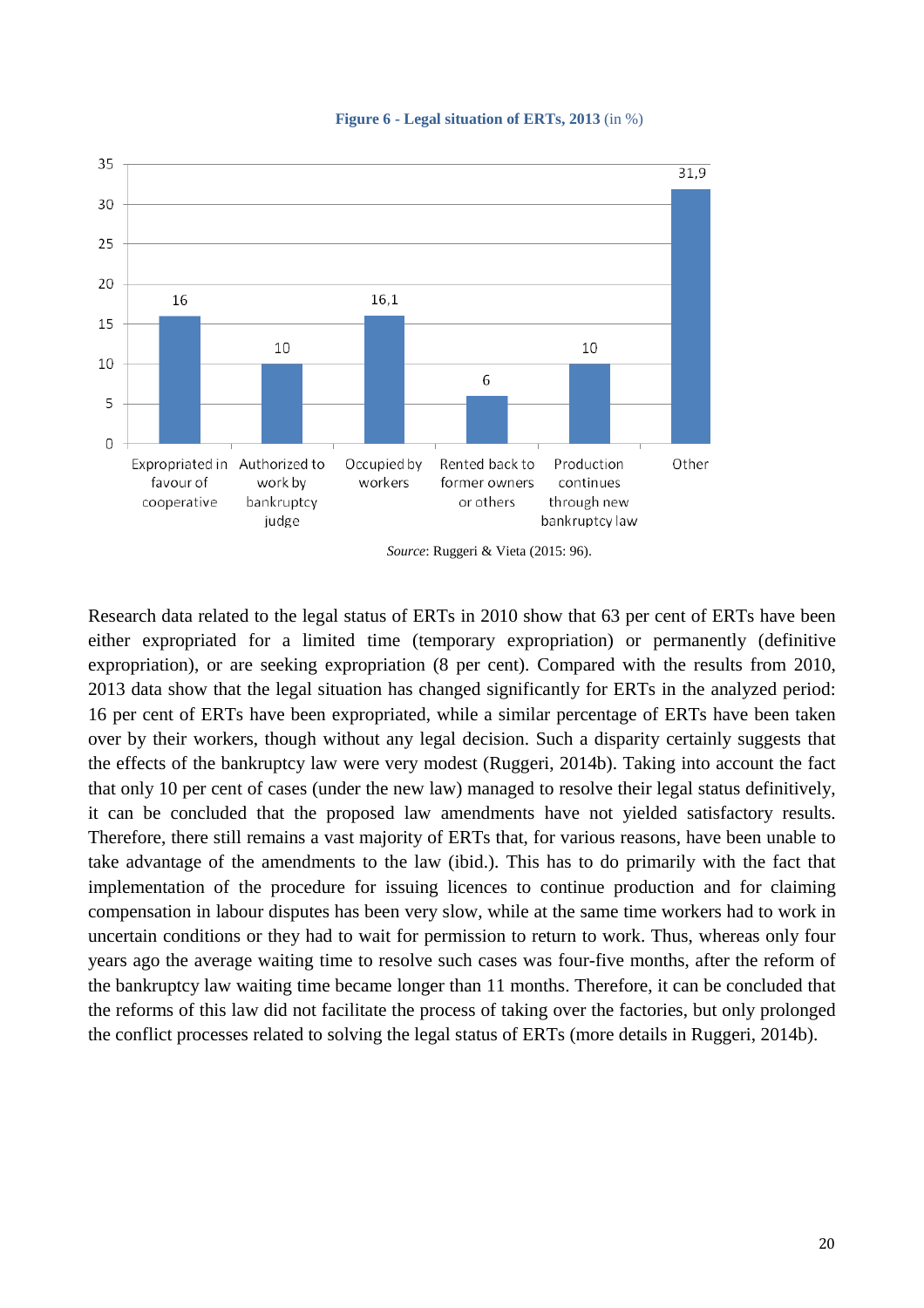## **7. ERTs institutional and organizational frameworks**

When discussing the importance of institutional and organizational framework, it is important to point out the relation of trade unions to ERTs. The issue under discussion can be formulated in the following way: to what extent have trade union organizations supported the takeover process of troubled companies? First of all, it is important to show that the degree of unionization of ERTs before the takeovers was extremely high<sup>12</sup>. According to the surveys conducted on ERTs in 2010 and 2013, trade union organizations were represented in more than 80 per cent of cases (Ruggeri, 2014b)

The position of traditional trade unions in relation to the process of taking over the factories usually implied neglect, non-interference and ambivalence of action (Rebón & Saavedra, 2006). In short, no trade union at the national level has supported workers in the formative stage of factory takeovers. However, certain union factions at the local level, such as the union of the printing industry Federación Grafica Bonaerense, the factions of Quilmes and La Matanza belonging to UOM (La Unión Obrera Metalurgica), the union Empleados de Comercio de Rosario and the union of Neuquen, had positive attitudes towards the process. The national union UOM provided support some time later by modifying its statute in 2004 to allow membership of ERT workers.

National unions and their factions have often had different positions in relation to ERTs: from providing substantial assistance, to being entirely passive or opposing the process openly. Amongst the trade union organizations that provided significant support to the process of establishing ERTs, is the union of metallurgy (UOM) in Quilmes, which played a key role in the establishment of the first ERT as early as in the 1990s, as well as in the sustainability of a number of ERT in the metallurgy sector, especially within the province of Buenos Aires. The UOM faction from Quilmes recognized ERTs' workers as union members, while they were seen as employers by the national union (in accordance with their status of *socio)* even though they had initially been identified as mere workers, not as members of cooperatives (e.g., Hotel Bauen). The UOM faction from Quilmes also provided significant support to the cooperative Felipe Vallese (ex POLIMEC), where workers' representatives with significant trade union experience initiated the factory recovery process. The union of the printing industry Federación Grafica Bonaerense should also be mentioned here. Although in the beginning this union did not have a positive attitude towards factory recovery processes in this sector of industry, it changed its position over time, becoming one of the main proponents of the formation of ERTs. However, there are a number of examples where unions were against the process of factory takeovers (e.g., Textil CUC—ex Gatic San Martin—; Transporte Rio de La Plata; Transportes del Oeste; and ERT FaSinPat—ex Zanon—) (Clark, Elena & Antivero, 2012).

The lack of unions that could channel the specific workers' interests was a key factor in the development of solidarity networks and social movements that were of great importance for the development of ERTs. While in the first stages the support was coming in most cases from the outside, from the unemployed movement and social movements existing within local communities, forms of support coming from ERT organizations themselves assumed importance later on. Solidarity networks have largely contributed to sustainability and strengthened the resilience of workers in the later phases of ERTs' development. When it comes to social movements, it is

<sup>&</sup>lt;sup>12</sup> According to various estimates, by 2010 the rate of unionization ranged between 24% and 39%. Argentina still has the highest rate of unionization in South America (Ruggeri, 2014b).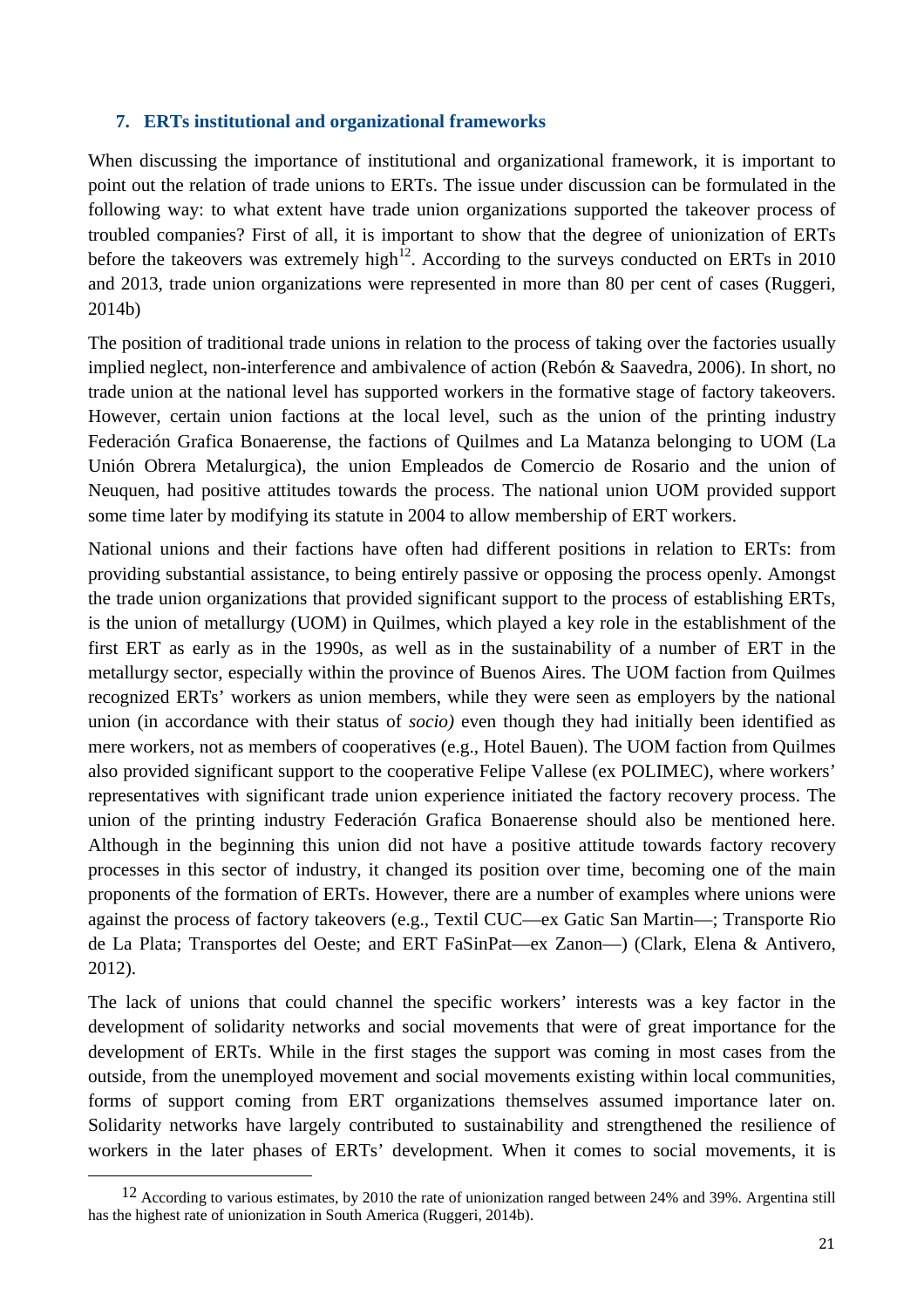necessary to mention the National Movement of Recovered Enterprises (MNER)—the first and the most influential ERT lobby group between 2001 and 2005—and the National Movement of Worker-Recuperated Factories (MNFRT).

A number of worker cooperative federations and confederations have played an important role in the establishment of ERTs. According to recent data, around 35 worker cooperative federations operate in Argentina today (Guarco, 2013). Some of the most important federations and confederations that have supported ERTs' processes of recovery include the Federación de Cooperativas de Trabajo de la República Argentina (FECOOTRA), founded in 1988, and the Federación Nacional de Cooperativas de Trabajadores de Empresas Reconvertidas (FENCOOTER). However, because of its orientation to worker cooperatives, FECOOTRA failed to unite workers of ERTs who have continued to identify themselves as employees rather than as members of cooperatives. Subsequently, due to its connection with the cooperative movement and official sources of funding, FECOOTRA has regained leadership, becoming an important actor in the ERTs field.

Other organizations of the cooperative movement that supported the formation of ERTs are the Asociación Nacional de Trabajadores Autogestionados (ANTA)—which stood firmly in defence of the factory IMPA in attempted eviction and the Federación de Cooperativas de Trabajadores Autogestionada (FACTA) that was founded in 2006, and comprised a large number of ERTs from the provinces of Santa Fe and Cordoba, a small number of ERTs from the province of Buenos Aires, and a large number of worker cooperatives that had not been formed in the same way as ERTs. Together with other organizations, FACTA participated actively in the establishment of a new confederation, the Unión de Cooperativas de Trabajo de la Argentina, which was dunded in 2008 and gathered ERTs as well as other worker. Through INAES (National Institute for Association and the Social Economy) these organizations managed to establish very good relations with the state apparatus. In 2009, FACTA, FECOOTRA, Red Gráfica Cooperativa and other federations of worker cooperatives founded the National Confederation of Worker Cooperatives, CNCT (Confederación Nacional de Cooperativas de Trabajo), in which ERTs are, however, in the minority.

At the same time, the state has largely supported the establishment of ERTs and their strengthening through financial assistance in the form of subsidies. It is important to point out that the Ministry of Labour, the Ministry of Social Development and INAES have developed over time an active policy towards ERTs.

Furthermore, assuming that joint ventures have been extraordinarily helpful to ERTs in gaining access to the market, special attention has been given to umbrella and network organizations (solidarity networks and initiatives). In recent years, a few networks bringing together a number of ERTs and cooperatives that belong to the same sector of activity were established following suit of one of the pioneers among such organizations, the Red Gráfica Cooperativa (the network of the Buenos Aires province print shops). The Red Gráfica Cooperativa currently gathers together more than 30 ERTs and worker cooperatives in the field of printing. Similar networks have been established in other industrial sectors, as metallurgy, textile industry, meat processing, etc. (e.g., Red Meralurgica, Red Textil, FORAL, Federación de Cooperativas Autogestionadas de la Carne y Afines) (Ruggeri, 2014a). As pointed out by Vieta, "these organizations bolster the market presence of these firms, build capacity and assist in the consolidation of new ERTs as cooperatives, helping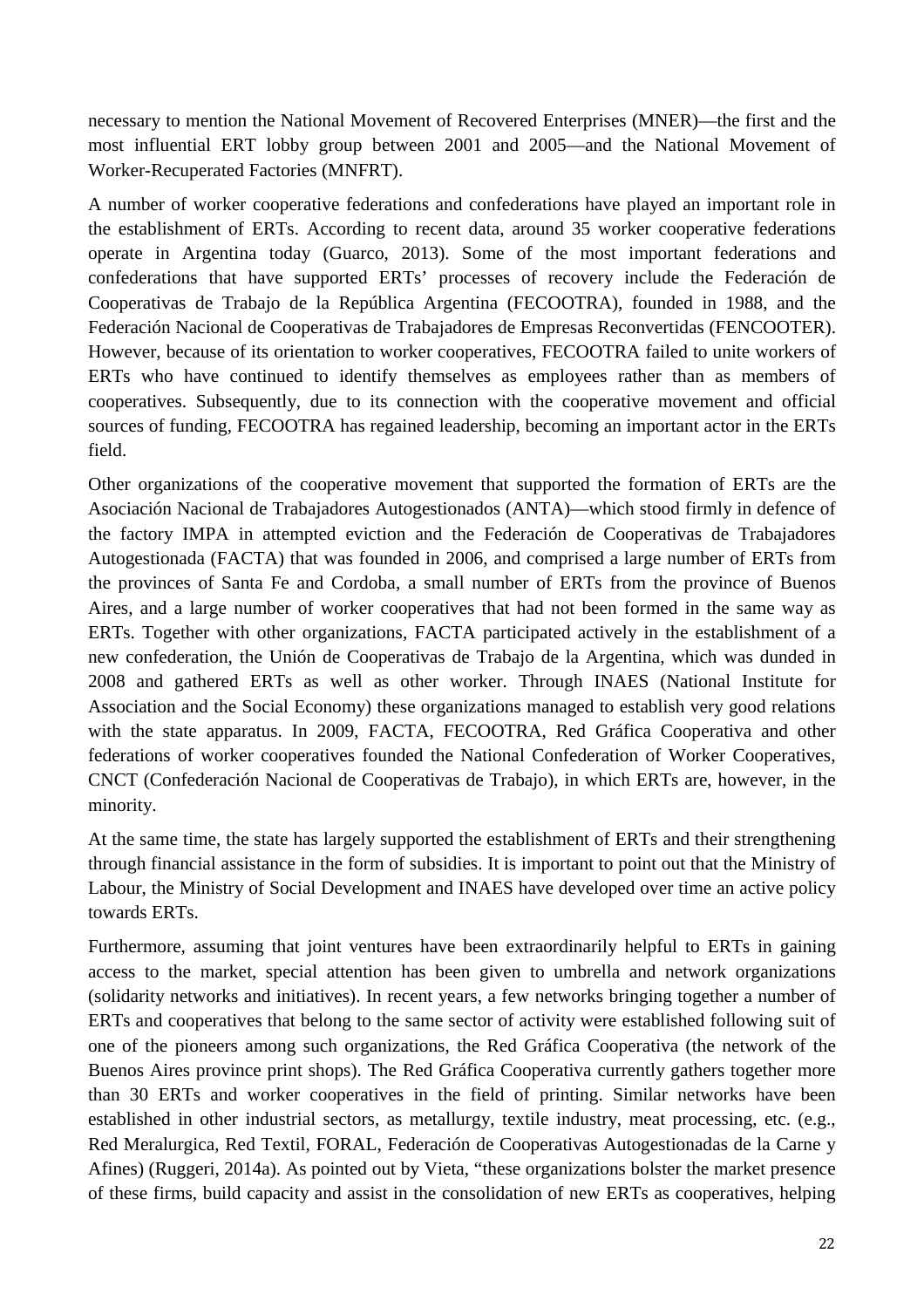them to reduce the costs of production inputs by engaging in-bloc purchasing, representing the labour and legal interests of the ERT workers, and acting as conduits for the inter-ERT learning and support" (Vieta, 2013: 26).

Therefore, diversification of actors involved in this process is noticeable and fragmentation of the ERTs movement, federations and confederations, is particularly evident. Despite the role that these different actors have played in the process, dispersion and heterogeneity has caused some fragmentation of the ERT movement and consequently its weakening. However, regardless of potential organizational and political differences, general interests of workers within ERTs have remained common. The fact that a very small number of ERTs emphasize their belonging to a particular group/organization (Ruggeri, 2014a) points largely to this conclusion.

# **8. Concluding remarks**

*Empresas recuperadas por sus trabajadores* (ERTs) are a special form of worker self-management based on a cultural pattern shaped by a specific historical heritage, aided by government intervention in the form of subsidies and legal benefits (implementation of Argentine expropriation laws and amendments to the national bankruptcy law) and tested in a real market environment. While the conditions of the Argentine economy and institutions in 2000/2001 provided a specific historical framework for the establishment of ERTs, the measures of government intervention are also important for their formation, but only where there is a clear interest of employees to resume the activity of the company, accompanied by their ability to self-organize into a cooperative capable of performing all the crucial functions of an economic organization. Sustainability of ERTs after the initial phase depends on their capacity to maintain a minimum production level and to withstand the market competition.

Relatively speaking, ERTs are not numerous nor do they employ a significant proportion of the workforce, but their importance stems from the fact that their number has been growing over the last ten years, and that they belong to different industries and are spread throughout Argentina (and Latin America). These companies have an impact on workers and their associations, public policy makers, academic community and the general public, as they promote values as solidarity, equality and social justice, but also data demonstrate that ERTs can save jobs and protect workplaces. This impact is largely derived from their ability to connect within wider network of organizations, to help each other and fit their objectives into the ideological framework.

Solidarity networks developed at the level of neighbourhood or wider community, through their own ERT movements, trade union, federation, confederation, etc., and they facilitate not only the initial establishment of an ERT, but also sustainability of workers' self-management.

In short, while the emergence of ERTs in the early 2000s was influenced by a drastic economic decline, their sustainability and subsequent growth became possible only because this form of economic organization has had a relatively strong workers' support (as well as local community support), and because workers have demonstrated their capacity and capability to maintain production and service provision. Of course, we must not lose sight of the problems that were a considerable burden on this mode of operating from the very beginning. We refer primarily, as we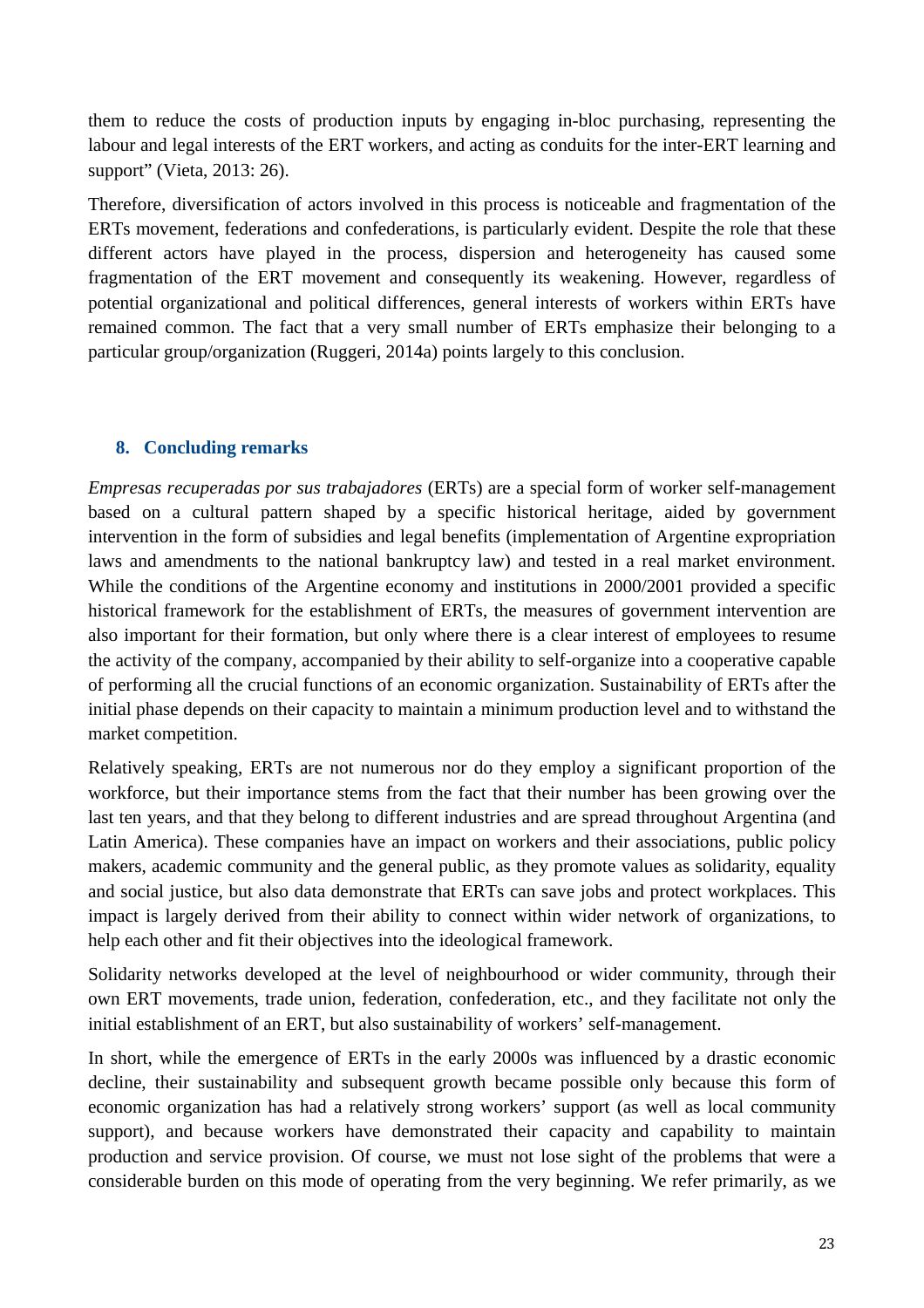have seen, to the as yet unresolved legal status of numerous ERTs, as well as the problems related to financing and "persistence" in the market, which has not been the subject of our analysis here.

As a phenomenal form of workers' self-management and labour action, the emergence of recovered companies in Argentina reiterated the historical and cognitive importance of studying workers' selfmanagement. Workers' self-management in the form of recovered enterprises in Argentina is in fact a new model of collective action of one part of the working class, with the aim of safeguarding collective interests and in response to the crisis of primitive accumulation of capital. It shows how workers' self-management can yield positive results in the sphere of work, which are primarily reflected, generally speaking, in humanization of the work process or overcoming consequences of alienated labour, in the possibility of preserving the work process and employment, and ultimately in the possibility of establishing an alternative way of organizing economic and social life in conditions of global crisis of capitalism.

When it comes to main preconditions for the emergence of ERTs, we have seen to what extent the structural and cultural factors<sup>13</sup>, i.e. the level of development of industrial sector and the working class, values of solidarity, etc., have determined the emergence and possibility of successful reproduction of such a model of work organization. Along with them, a more or less developed systemic and institutional framework, in terms of trade union organizations and worker cooperatives, has also determined the general direction of development of workers' selfmanagement in the form of recovered companies. At this point we should also recall the profound rootedness of workers' protests and struggle that provided preconditions to a great extent, first for the emergence, and then for a successful functioning of such a model of work organization. On the other hand, as we have seen, the possibility of successful reproduction of workers' selfmanagement, apart from external factors, rested largely on the internal specific historical preconditions such as, inter alia, a developed legal and institutional framework, etc. Therefore, it can be concluded that the overall possibility of maintaining such a work system is determined primarily by the level of development of its particular internal factors and its overall historical wellfoundedness.

## **References**

- Arnaut, J. (2010). Understanding the Latin American Gap during the era of Import Substitution: Institutions, Productivity, and Distance to the Technology Frontier in Brazil, Argentina and Mexico's Manufacturing Industries, 1935-1975. Paper presented for the Southern Hemisphere Economic History Summer School 2010, Montevideo, Uruguay.
- Azpiazu, D. & Schorr, M. (2010). *Hecho en Argentina: industria y economía, 1976-2007*. Buenos Aires: Siglo Ventiuno Editores.
- Barletta, N. Ardito, N. Blejer, M.I. & Landau, L. (Eds.) (1984). *Economic liberalization and stabilization policies in Argentina, Chile and Uruguay: applications of the monetary approach to the balance of payments*, A World Bank Symposium.
- Cavarozzi, M. (2014). Sufragio universal y poder military. In Yankelovich, P. (Ed.) *Historia mínima de Argentina: Una breve síntesis de los hechos, los personajes y los episodios que han definido la*

<sup>&</sup>lt;sup>13</sup> This refers primarily to the characteristics of the economic and social structure and value system.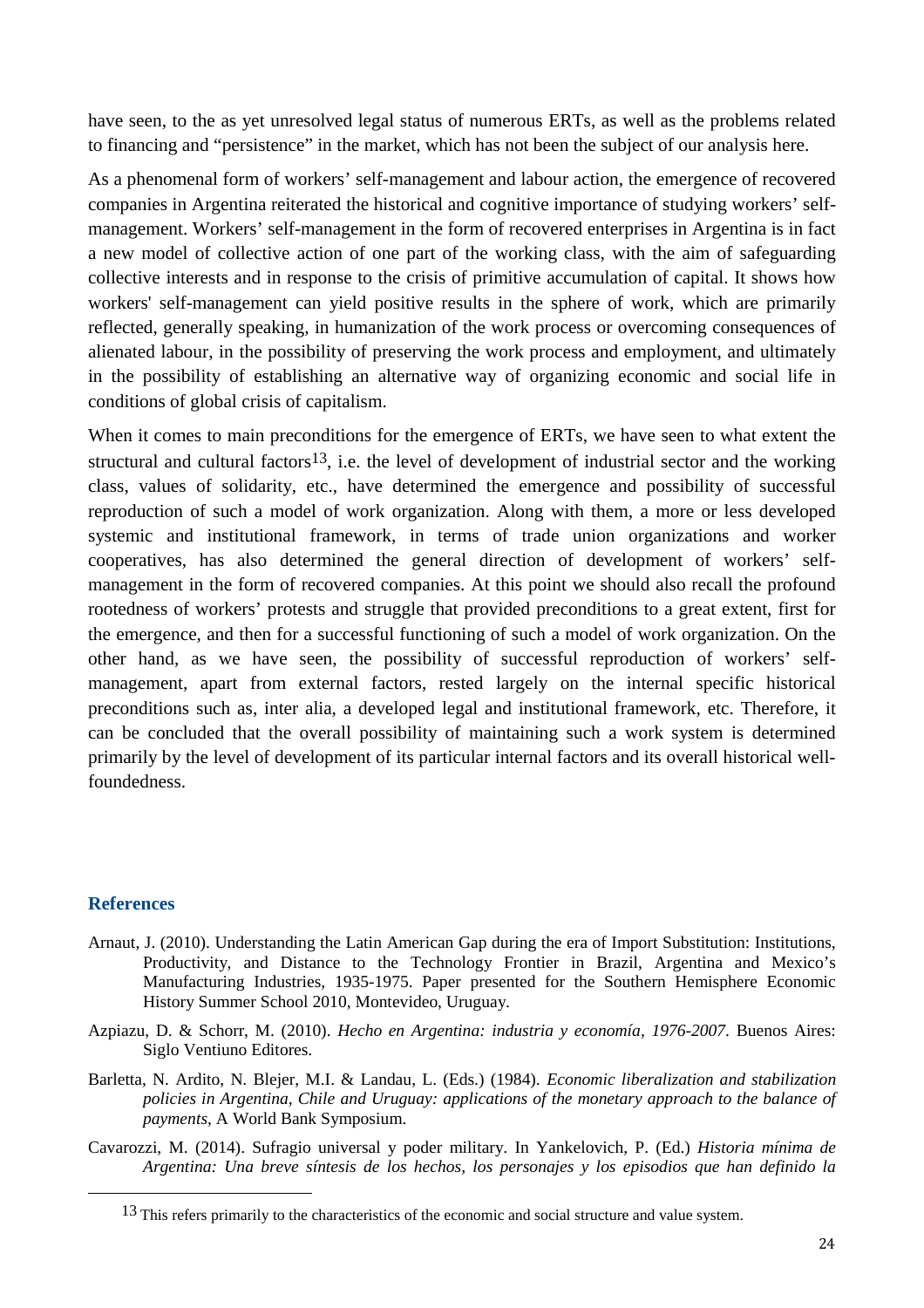*Argentina desde la praistoria hasta hoy.* Turner Publicaciones: Madrid y El Colegio de México, A.C., México, D.F.

- Clark, G., Elena, P. & Antivero, J. (2012). La intervención sindical en las empresas recuperadas en la Argentina. Hacia la reconstrucción selectiva de un modelo de justicia social. In Ruggeri, A. (Ed.) *Las empresas recuperadas. Autogestión obrera en Argentina y America Latina*. Programa Facultad Abierta Facultad de Filosofía y Letras de la Universidad de Buenos Aires.
- Di Tella, G. & Zymelman, M. (1967), *Las etapas del desarrollo económico argentino*, Paidós, Buenos Aires
- Díaz Alejandro, C.F. (1970). *Essays on the Economic history of the Argentine republic*. New Haven and London: Yale University Press.
- Fajn, G. (2003). *Fábricas y empresas recuperadas: Protesta social, autogestión, y ruptures en la subjectividad*. Buenos Aires: Centro Cultural de la Cooperación, Institutio Movilizador de Fondos Cooperativo.
- García Allegrone, V., Partenio, F. & Fernández Álvarez M.I. (2003*).* Ocupaciones fabriles: un rastreo de las experiencias Históricas. VI Congreso Nacional de Estudios del Trabajo: *Los trabajadores y el trabajo en la crisis,* ASET, Buenos Aires, 13-16 August 2003. Available at: http://www.aset.org.ar/congresos/6/archivosPDF/grupoTematico03/006.pdf [Accessed on: 14 August 2014].
- Gónzales Berlando de Quirós, P. (2014). El largo siglo XIX. In Yankelovich, P. (Ed.) *Historia mínima de Argentina: Una breve síntesis de los hechos, los personajes y los episodios que han definido la Argentina desde la praistoria hasta hoy.* Turner Publicaciones: Madrid y El Colegio de México, A.C., México, D.F.
- Guarco, A.E. (Ed.) (2013). *El cooperativismo argentino: Una esperanzadora mirada al futuro.* Buenos Aires: InterCoop.
- Henriques Novaes, T. (2014). Las empresas recuperadas por los trabajadores/as en Brasil: resultados de un relevamiento nacional en Ruggeri A., Novaes, H.T. & Sardá de Faria (comps) *Crisis y autogestión en el siglo XXI. Cooperativas y empresas recuperadas en tiempos de neoliberalismo*. Peña Lillo, Ediciones Continente, Buenos Aires.
- INDEC Instituto Nacional de Estadistica y Censos, (n.d.). Base de datos: Encuesta Permanente de Hogares, Argentina.
- James, D. (2013). *Resistencia e integración: El peronismo y la clase trabajadora Argentina.* Buenos Aires: Siglo Ventiuno Editores.
- López, A. (2006). *Empresarios, instituciones y desarrollo económico: el caso argentino*, CEPAL, Oficina en Buenos Aires. Aires Available at: https://media.law.wisc.edu/s/c\_360/mzbwy/foreign\_investment\_recommended6.pdf [Accessed: 14 August 2015].
- Magnani, E. (2003). *El cambio silencioso. Empresas y fábricas recuperadas por los trabajadores en la Argentina*. Prometeo Libros, Argentina.
- Marianetti, B. (1964). *Argentina Realidad y Perspectivas.* Editorial Platina: Buenos Aires
- Martí, J.P. (2006). Desafíos en la relación entre empresas recuperadas y movimiento sindical en Argentina y Uruguay. *Pasos*, 126: 29-37, CLACSO. Available at: http://biblioteca.clacso.edu.ar/Costa\_Rica/dei/20120710042042/desafios.pdf [Accessed: 14 August 2015].
- McGuire, J. W (1989) *Argentine unions since 1955: power and politicization in a weak party system.* Available at: https://kellogg.nd.edu/publications/workingpapers/WPS/129.pdf [Accessed: 22 August 2015].
- Murmis, M. & Portantiero, J.C. (2012). *Estudios sobre los orígenes del peronismo.* Buenos Aires: Siglo Ventiuno Editores.
- Paligorić, L. (1972). *Političke doktrine levice u Latinskoj Americi,* Institut za međunarodni radnički pokret.